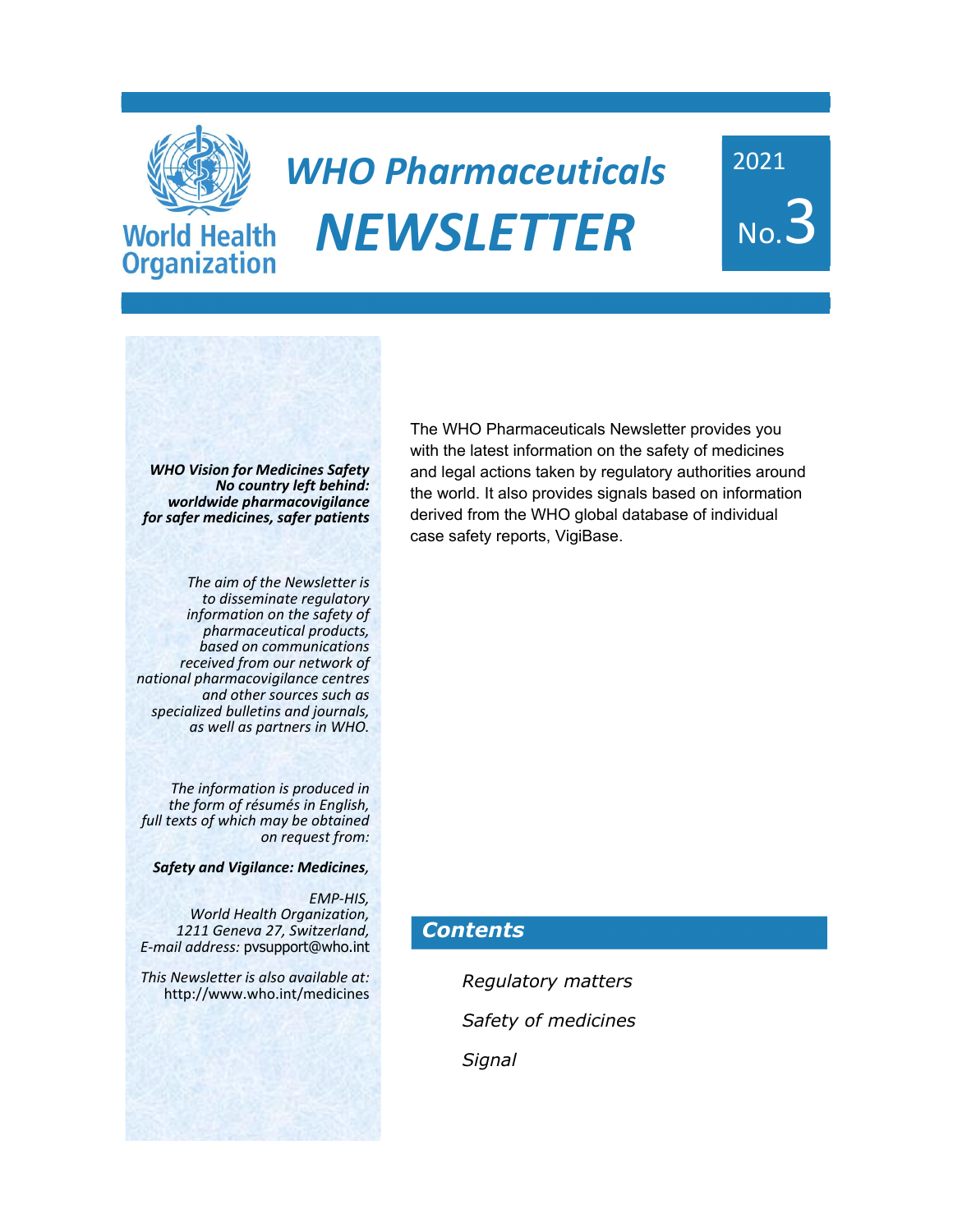WHO Pharmaceuticals Newsletter No. 3, 2021

ISBN 978-92-4-003128-9 (electronic version) ISBN 978-92-4-003129-6 (print version)

#### **© World Health Organization 2021**

Some rights reserved. This work is available under the Creative Commons Attribution-NonCommercial-ShareAlike 3.0 IGO licence (CC BY-NC-SA 3.0 IGO; https://creativecommons.org/licenses/by-nc-sa/3.0/igo).

Under the terms of this licence, you may copy, redistribute and adapt the work for non-commercial purposes, provided the work is appropriately cited, as indicated below. In any use of this work, there should be no suggestion that WHO endorses any specific organization, products or services. The use of the WHO logo is not permitted. If you adapt the work, then you must license your work under the same or equivalent Creative Commons licence. If you create a translation of this work, you should add the following disclaimer along with the suggested citation: *"*This translation was not created by the World Health Organization (WHO). WHO is not responsible for the content or accuracy of this translation. The original English edition shall be the binding and authentic edition".

Any mediation relating to disputes arising under the licence shall be conducted in accordance with the mediation rules of the World Intellectual Property Organization (http://www.wipo.int/amc/en/mediation/rules/).

**Suggested citation**. WHO Pharmaceuticals Newsletter No. 3, 2021. Geneva: World Health Organization; 2021. Licence: CC BY-NC-SA 3.0 IGO.

**Cataloguing-in-Publication (CIP) data.** CIP data are available at http://apps.who.int/iris.

**Sales, rights and licensing.** To purchase WHO publications, see http://apps.who.int/bookorders. To submit requests for commercial use and queries on rights and licensing, see http://www.who.int/about/licensing.

**Third-party materials.** If you wish to reuse material from this work that is attributed to a third party, such as tables, figures or images, it is your responsibility to determine whether permission is needed for that reuse and to obtain permission from the copyright holder. The risk of claims resulting from infringement of any third-party-owned component in the work rests solely with the user.

**General disclaimers.** The designations employed and the presentation of the material in this publication do not imply the expression of any opinion whatsoever on the part of WHO concerning the legal status of any country, territory, city or area or of its authorities, or concerning the delimitation of its frontiers or boundaries. Dotted and dashed lines on maps represent approximate border lines for which there may not yet be full agreement.

The mention of specific companies or of certain manufacturers' products does not imply that they are endorsed or recommended by WHO in preference to others of a similar nature that are not mentioned. Errors and omissions excepted, the names of proprietary products are distinguished by initial capital letters.

All reasonable precautions have been taken by WHO to verify the information contained in this publication. However, the published material is being distributed without warranty of any kind, either expressed or implied. The responsibility for the interpretation and use of the material lies with the reader. In no event shall WHO be liable for damages arising from its use.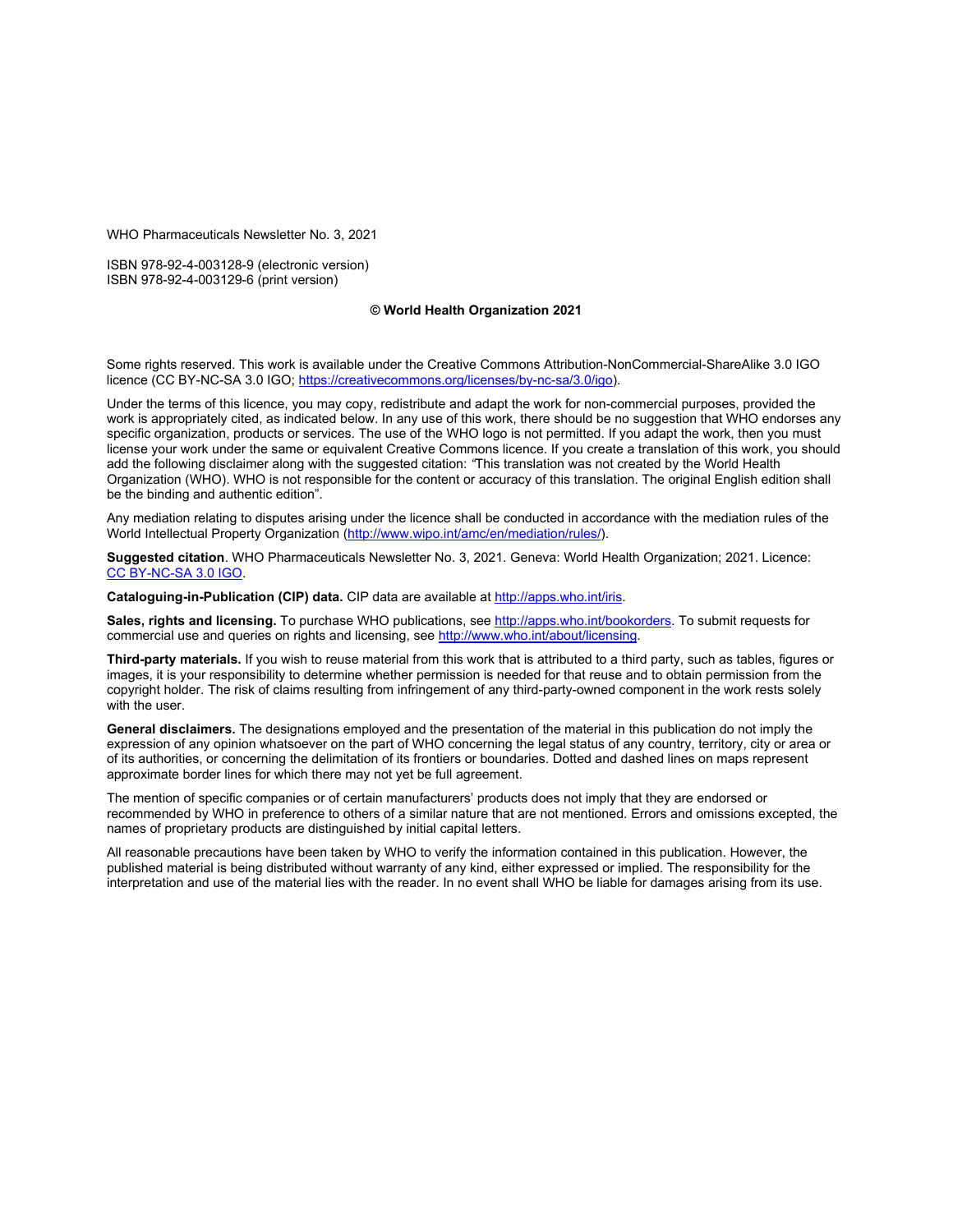### **Regulatory Matters**

| Vascular endothelial growth factor (VEGF) inhibitors (systemic use) |  |
|---------------------------------------------------------------------|--|

### **Safety of medicines**

### **Signal**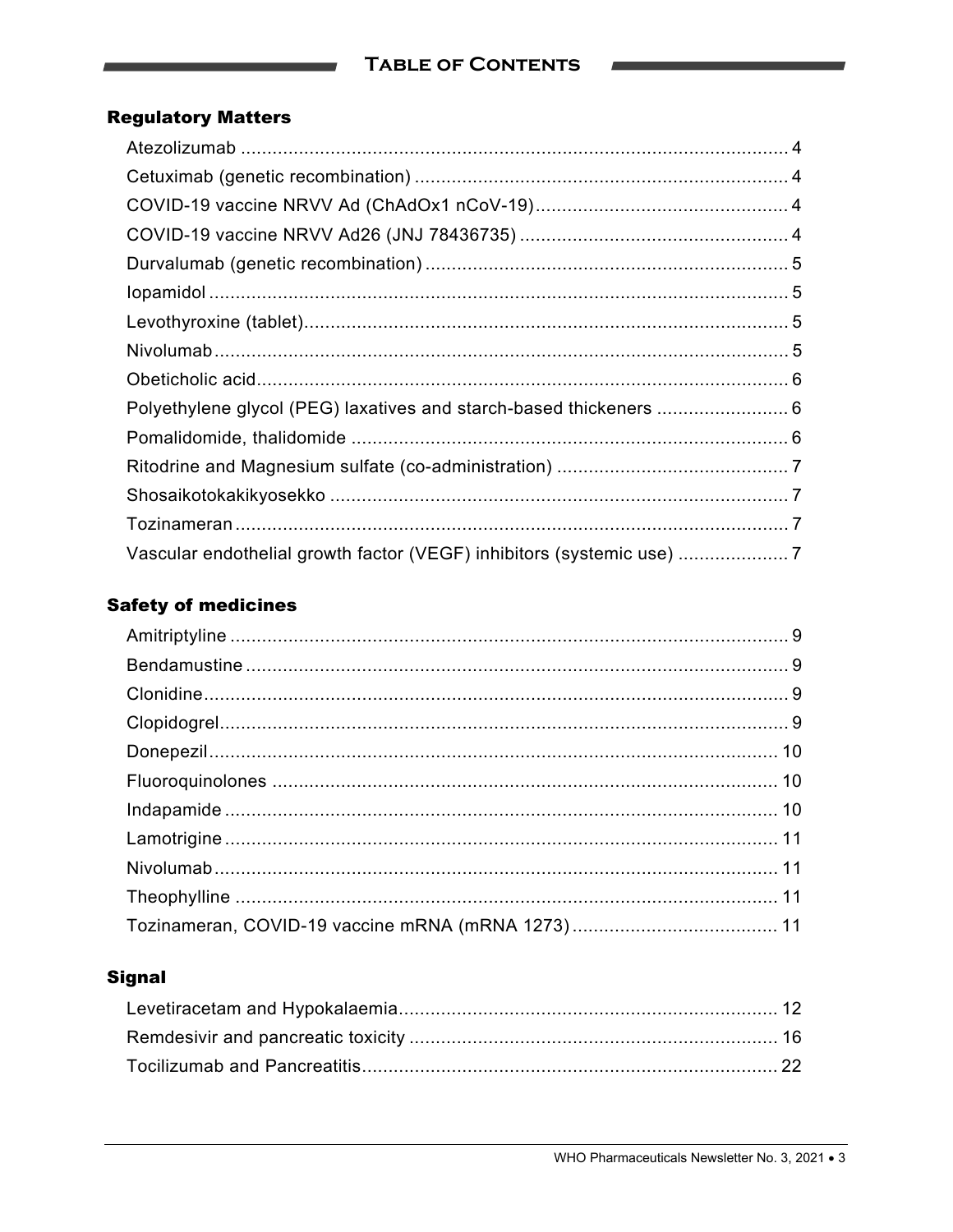### **Regulatory Matters**

### Atezolizumab

### **Risk of severe cutaneous adverse reactions (SCAR)**

**Malaysia.** The National Pharmaceutical Regulatory Agency (NPRA) has announced that the product information for atezolizumab (Tecentriq®) has been updated to include the risk of severe cutaneous adverse reactions (SCAR).

Atezolizumab is indicated to treat non-small cell lung cancer, small cell lung cancer and triple-negative breast cancer. SCARs include acute generalized exanthematous pustulosis (AGEP), Stevens-Johnson syndrome (JSJ), toxic epidermal necrolysis (TEN) and drug rash with eosinophilia and systemic symptoms (DRESS).

Based on analysis from the company's global safety data 99 cases of SCARs have been identified, of which 36 cases were confirmed by histopathology or specialist diagnosis.

#### *Reference:*

Safety Alerts, NPRA, 22 April 2021 *(*www.npra.gov.my/*)* 

### Cetuximab (genetic recombination)

### **Risk of hypomagnesaemia**

**Japan.** The Ministry of Health, Labour and Welfare (MHLW) and the Pharmaceuticals and Medical Devices Agency (PMDA) have announced that the package insert for cetuximab (genetic recombination) (Erbitux®) should be revised to include the risk of hypomagnesaemia as an adverse drug reaction.

Cetuximab is indicated to treat RAS wild-type, incurable, unresectable, advance/recurrent colorectal cancer and head and neck cancer.

A total of five cases of hypomagnesaemia have been reported in patients treated with cetuximab in Japan in the past three years, including three cases for which a causal relationship between the drug and event was assessed to be reasonably possible. No patient mortalities have been reported.

The MHLW and the PMDA concluded that the revision of the package insert was necessary.

#### *Reference:*

Revision of Precautions, MHLW/PMDA, 30 March 2021 *(www.pmda.go.jp/english/)* 

### COVID-19 vaccine NRVV Ad (ChAdOx1 nCoV-19)

### **Risk of thrombosis with thrombocytopenia syndrome (TTS)**

**Europe**. The Committee for Medicinal Products for Human Use (CHMP) has recommended that COVID-19 vaccine NRVV Ad (ChAdOx1 nCoV-19) (Vaxzevria®) must not be given to anyone who has had thrombosis with thrombocytopenia syndrome  $(TTS)$ .

COVID-19 vaccine NRVV Ad (ChAdOx1 nCoV-19) is a vaccine for preventing COVID-19 in people aged 18 years and older.

As TTS requires specialist treatment, health-care professionals should consult applicable guidance and/or specialists to diagnose and treat the condition.

Also, health-care professionals should check for signs of thrombosis in any person who has thrombocytopenia within three weeks of vaccination and should advise people to seek urgent medical attention if they have any symptoms suggesting thrombosis or thrombocytopenia.

*Reference:*  EMA, 21 May 2021

#### *(www.ema.europa.eu)*

*(See also WHO Pharmaceuticals Newsletter No.2, 2021: Possible link to very rare cases of unusual blood clots with low blood platelet counts in Europe)*

WHO, Global Advisory Committee on Vaccine Safety (GACVS) review of latest evidence of rare adverse blood coagulation events with AstraZeneca COVID-19 Vaccine (Vaxzevria and Covishield), 16 April 2021.

*(https://www.who.int/news/item/16- 04-2021-global-advisory-committeeon-vaccine-safety-(gacvs)-reviewof-latest-evidence-of-rare-adverseblood-coagulation-events-withastrazeneca-covid-19-vaccine- (vaxzevria-and-covishield))* 

### COVID-19 vaccine NRVV Ad26 (JNJ 78436735)

### **Risk of thrombosis with thrombocytopenia syndrome (TTS)**

**Europe**. The

Pharmacovigilance Risk Assessment Committee (PRAC) has recommended that the warning of TTS in the product information for COVID-19 vaccine NRVV Ad26 (JNJ 78436735) (Janssen COVID-19 vaccine®) should be refined to include advice on investigating for signs of thrombosis in patients presenting with thrombocytopenia within three weeks of vaccination.

COVID-19 vaccine NRVV Ad26 (JNJ 78436735) is indicated for preventing COVID-19 in people aged 18 years and older.

Also, TTS will be added as an important identified risk in the risk management plan.

The benefits of using the vaccine to prevent COVID-19 outweigh the risks of adverse effects.

#### *Reference:*

EMA, 7 May 2021 *(www.ema.europa.eu)*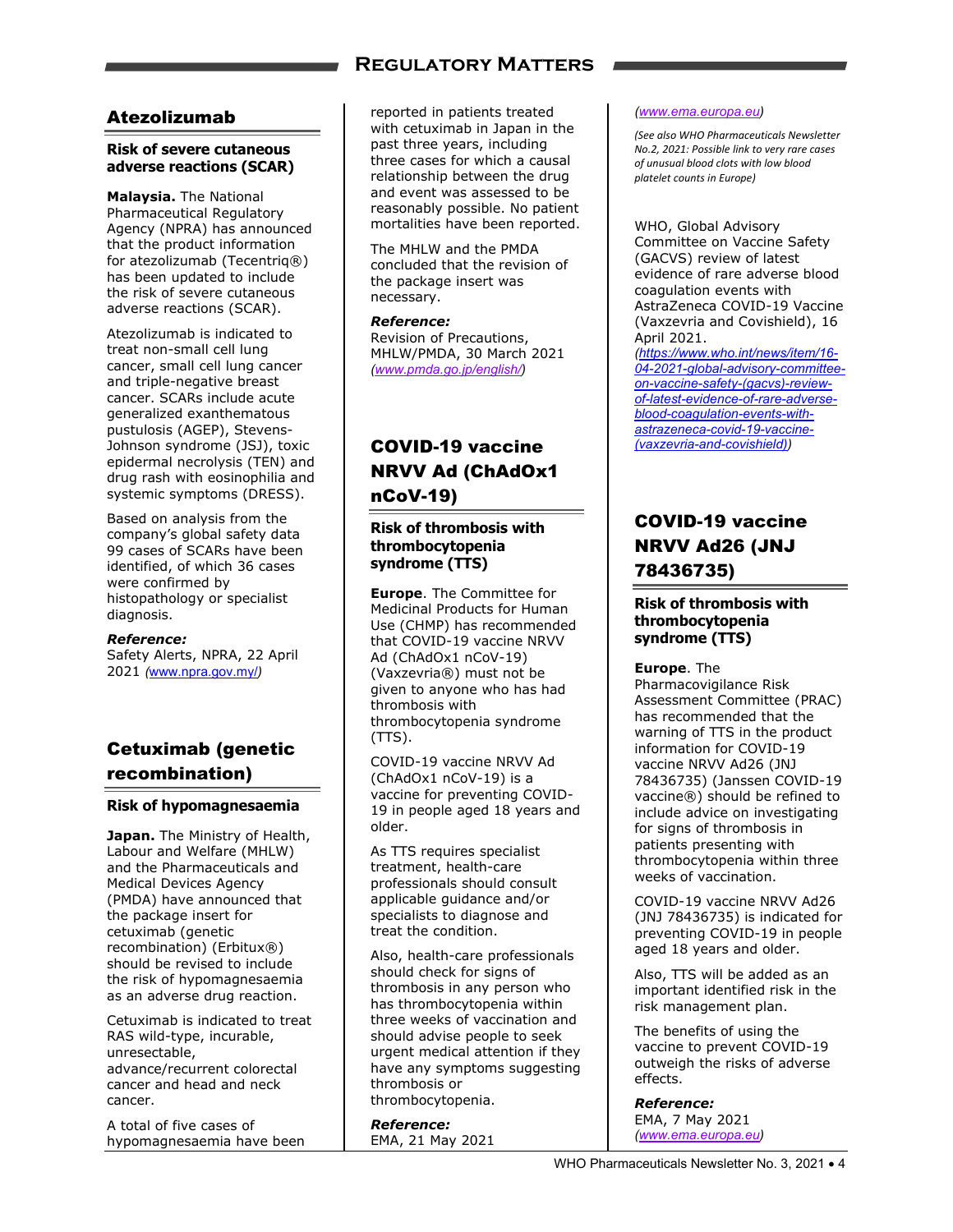WHO, Statement of the COVID-19 subcommittee of the WHO Global Advisory Committee on Vaccine Safety (GACVS) on safety signals related to the Johnson & Johnson/Janssen COVID-19 vaccine, 19 May 2021.

*(https://www.who.int/news/item/19- 05-2021-statement-gacvs-safetyjohnson-johnson-janssen-covid-19 vaccine)* 

### Durvalumab (genetic recombination)

#### **Risk of immune thrombocytopenic purpura**

**Japan.** The MHLW and the PMDA have announced that the package insert for durvalumab (genetic recombination) (Imfinzi®) should be revised to include the risk of immune thrombocytopenic purpura as an adverse drug reaction.

Durvalumab is indicated for the treatment of locally-advanced, unresectable non-small cell lung cancer and extensive stage small cell lung cancer.

A total of 15 cases of immune thrombocytopenic purpura have been reported in patients treated with durvalumab in Japan in the past three years, including four cases for which a causal relationship between the drug and event was assessed to be reasonably possible. No patient mortalities have been reported.

The MHLW and PMDA concluded that the revision of the package insert was necessary.

#### *Reference:*  Revision of Precautions, MHLW/PMDA, 30 March 2021 *(www.pmda.go.jp/english/)*

### Iopamidol

**Risk of acute generalized exanthematous pustulosis** 

### **(AGEP)**

**Japan.** The MHLW and the PMDA have announced that the package insert for iopamidol (Iopamiron®) should be revised to include the risk of acute generalized exanthematous pustulosis (AGEP) as an adverse drug reaction.

Iopamidol is used for diagnostics such as angiocardiography, aortography and extremity angiography.

A total of four cases of AGEP have been reported in patients treated with iopamidol in Japan in the past three years, including three cases for which a causal relationship between the drug and event was assessed to be reasonably possible. No patient mortalities have been reported.

The MHLW and the PMDA concluded that the revision of the package insert was necessary.

### *Reference:*

Revision of Precautions, MHLW/PMDA, 30 March 2021 *(www.pmda.go.jp/english/)* 

### Levothyroxine (tablet)

### **Risk of related to aggravating thyroid symptoms when switching between different products**

**United Kingdom.** The Medicines and Healthcare Products Regulatory Agency (MHRA) has announced that the product information for levothyroxine is being updated to include the risk of aggravating thyroid symptoms when switching between different levothyroxine products (tablets).

Levothyroxine is indicated for the control of hypothyroidism. In the UK, prescribing of levothyroxine is usually generic, so patients may switch

between different levothyroxine products according to what is available at their local pharmacies.

From 2015 to 2019, the MHRA received 335 reports of the thyroid condition being aggravated or ineffectiveness of the levothyroxine product following substitution with another. Associated symptoms were mostly consistent with hypothyroidism or hyperthyroidism and included fatigue, headache, malaise, anxiety, palpitation, nausea myalgia and dizziness. The underlying causes for the symptoms experienced after switching between products are generally unclear.

Generic prescribing of levothyroxine remains appropriate for the majority of patients and the licensing of these generic products is supported by bioequivalence testing.

If a patient reports persistent symptoms of their condition being aggravated when switching between different levothyroxine products, healthcare professionals should consider consistently prescribing a specific product known to be well tolerated by the patient. Also, if symptoms or poor control of thyroid function persist, prescribing an oral solution formulation of levothyroxine should be considered.

### *Reference:*

Drug Safety Update, MHRA, 19 May 2021 *(www.gov.uk/mhra)* 

*(See also WHO Pharmaceuticals Newsletter No.1, 2020: Potential adverse reactions when switching brands in Ireland)*

### Nivolumab

#### **Potential risk of certain blood disorders and cytokine release and tumor lysis syndromes**

**Canada**. Health Canada has announced that the product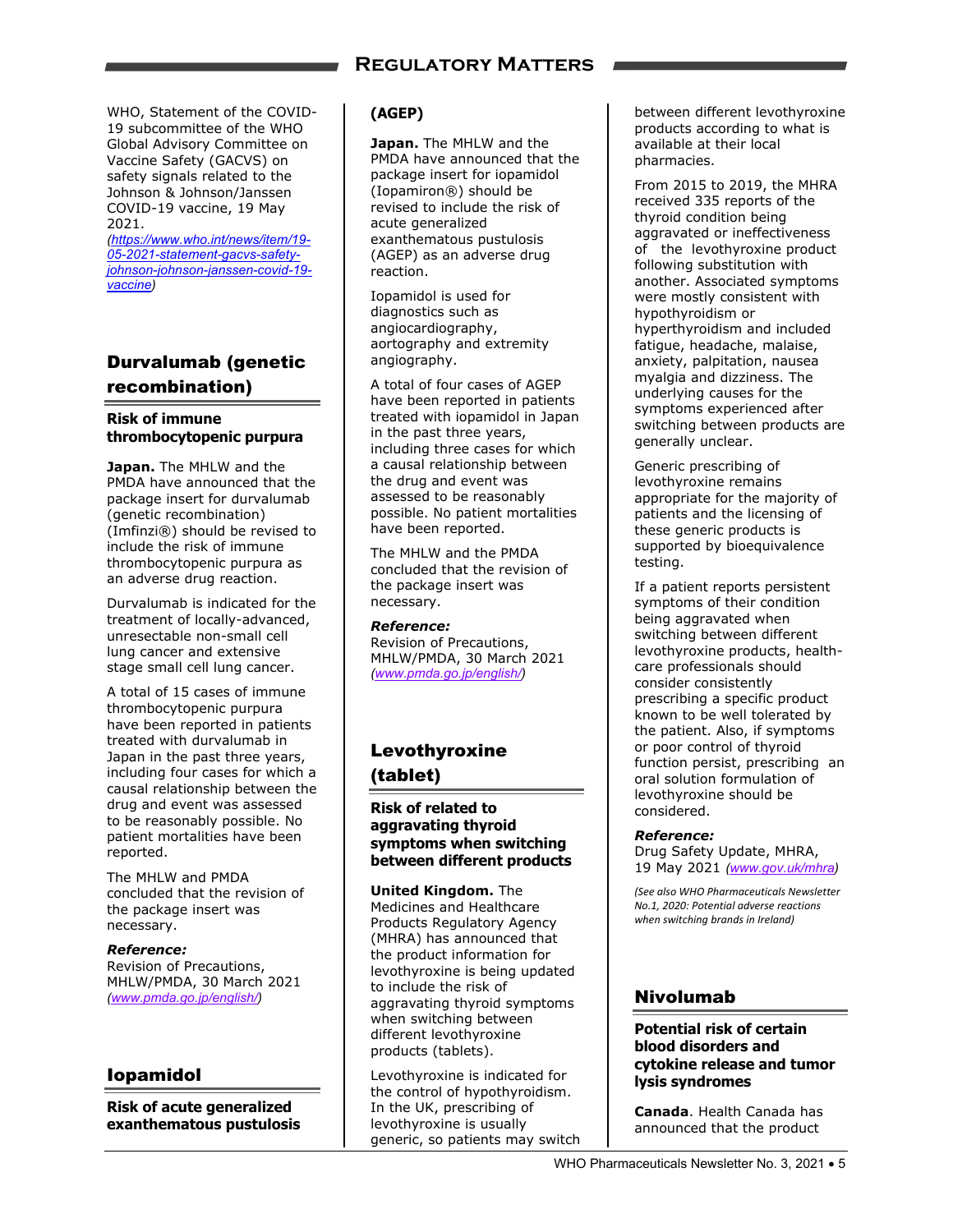### **Regulatory Matters**

safety information (Canadian Product Monograph, CPM) for nivolumab (Opdivo®) has been updated to include a warning of the risk of autoimmune hemolytic anemia and it is working with the manufacturers to include the risks of aplastic anemia, cytokine release syndrome and tumor lysis syndrome in CPM.

Nivolumab is used alone or in combination to treat certain type of cancers of the skin, head and neck, blood cells, lungs and kidneys.

Health Canada reviewed information received from the manufacturer by searching the Canada vigilance database, international databases and published literature. It concluded that there may be a link between nivolumab and the risks of autoimmune hemolytic anemia, aplastic anemia, cytokine release syndrome and tumor lysis syndrome.

#### *Reference:*

Summary Safety Review, Health Canada, 19 May 2021 *(*www.hc-sc.gc.ca*)* 

*(See also WHO Pharmaceuticals Newsletter No.4, 2019: Potential risk of hemophagocytic lymphohistiocytosis (HLH) in Canada; No.2, 2019: Risk of serious blood disorder in Japan)*

### Obeticholic acid

#### **Risk of serious liver injury**

**USA**. The US Food and Drug Administration (FDA) has announced that it has revised the boxed warning for obeticholic acid (Ocaliva®) to include the risk of serious liver injury in patients with primary biliary cholangitis (PBC) and advanced cirrhosis of the liver.

Obeticholic acid is indicated to treat PBC.

The FDA identified 25 cases of serious liver injury that led to liver decompensation or liver failure associated with the use of obeticholic acid in PBC

patients with cirrhosis. The FDA believes the benefits of obeticholic acid outweigh the risks for PBC patients who do not have advanced cirrhosis.

Health-care professionals should determine whether a patient with PBC has advanced cirrhosis before starting obeticholic acid.

Also, health-care professionals should routinely monitor patients during the treatment for progression of PBC with laboratory and clinical assessments to determine whether to discontinue obeticholic acid.

#### *Reference:*

MedWatch, US FDA, 26 May 2021 *(*www.fda.gov*)* 

*(See also WHO Pharmaceuticals Newsletter No.4, 2018: Risk of serious liver injury in Ireland; No.3, 2018: Risk of serious liver injury in UK; No.5, 2017: Risk of serious liver injury in USA)*

### Polyethylene glycol (PEG) laxatives and starch-based thickeners

#### **Potential interaction: risk of aspiration**

**United Kingdom.** The MHRA has announced that it has requested that the manufacturers of Polyethylene glycol (PEG) laxatives to update the summary of product characteristics (SmPC) and the patient information leaflet (PIL) to include information about a potential interaction with starch based thickeners that can increase the risk of aspiration in patients with dysphagia.

PEG laxative products are used to treat constipation through an osmotic effect. Thickeners are used to thicken liquids taken by patients with dysphagia, including elderly and those who have trouble swallowing. There are two main types of thickening agents: starch- and gum-based.

Adding a PEG-based laxative to a liquid that has been thickened with a starch-based thickener may counteract the thickening action.

Constipation and dysphagia coexist more commonly in the elderly and in those with swallowing difficulties.

Although the MHRA is not aware of any cases of this potential interaction in the UK, an institute in Canada has issued a safety bulletin discussing a potential harmful interaction between PEG laxative and starch-based thickeners.

#### *Reference:*

Drug Safety Update, MHRA, 27 April 2021 *(www.gov.uk/mhra)* 

### Pomalidomide, thalidomide

#### **Potential risk of progressive multifocal leukoencephalopathy (PML)**

**Canada**. Health Canada has announced that the product safety information for pomalidomide (Pomalyst®) has been updated to include a warning of the risk of progressive multifocal leukoencephalopathy (PML). Health Canada will also include this warning in the safety information for thalidomide

Pomalidomide and thalidomide are indicated to treat multiple myeloma.

(Thalomid®).

Health Canada reviewed the available information by performing a search in the Canada vigilance database, international database, published literature and using information provided by the manufacturer.

Health Canada's review concluded that there is a possible link between pomalidomide or thalidomide and the risks of PML.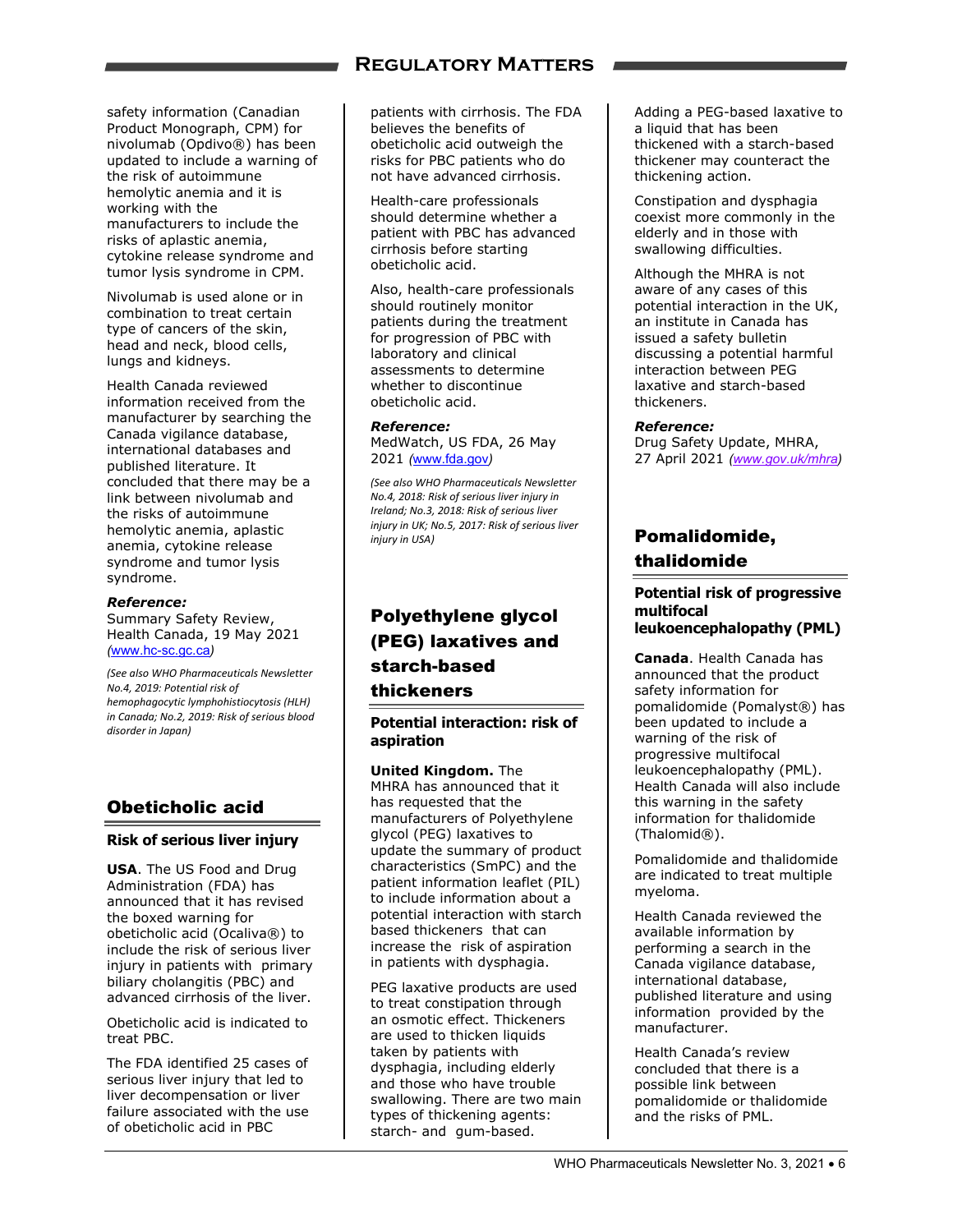#### *Reference:*

Summary Safety Review, Health Canada, 27 May 2021 *(*www.hc-sc.gc.ca*)* 

*(See also WHO Pharmaceuticals Newsletter No.2, 2021: Risk of progressive multifocal leukoencephalopathy (PML) in Japan)*

### Ritodrine and Magnesium sulfate (co-administration)

### **Increased risk of hyperkalaemia**

**Japan.** The MHLW and the PMDA have announced that the package inserts for ritodrine (Utemerin®) and magnesium sulfate (Magsent® and Magnesol®) should be revised to include the risk of hyperkalaemia in preterm infants born to mothers who were co-administered ritodrine and magnesium sulfate.

Ritodrine is indicated for threatened abortion/premature labor. Magnesium sulfate is indicated for inhibition of uterine contractions and for prophylaxis and treatment of eclampsia.

A total of eight cases of neonatal hyperkalaemia have been reported in the newborns of patients treated with ritodrine and magnesium sulfate in Japan in the past three years, including four cases for which a causal relationship between the drug and event was assessed to be reasonably possible. There has been one death reported, but a causal relationship could not be established.

The MHLW and the PMDA concluded that the revision of the package insert was necessary.

#### *Reference:*

Revision of Precautions, MHLW/PMDA, 30 March 2021 *(www.pmda.go.jp/english/)* 

### Shosaikotokakikyose kko

#### **Risk of interstitial pneumonia**

**Japan.** The MHLW and the PMDA have announced that the package insert for shosaikotokakikyosekko (Tsumura Shosaikotokakikyosekko Extract Granules®) should be revised to include the risk of interstitial pneumonia as an adverse drug reaction.

Shosaikotokakikyosekko is indicated for relief of tonsillitis and peritonsillitis accompanied by painful swollen throat.

A total of two cases of interstitial pneumonia have been reported in patients treated with shosaikotokakikyosekko in Japan in the past three years, including one case for which a causal relationship between the drug and event was reasonably possible. No patient mortalities have been reported.

If symptoms such as cough, dyspnoea, pyrexia and abnormal chest sounds are observed, administration of the shosaikotokakikyosekko should be discontinued.

*Reference:*  Revision of Precautions, MHLW/PMDA, 13 May 2021 *(www.pmda.go.jp/english/)* 

### Tozinameran

### **Risk of facial swelling**

**Europe**. The PRAC has recommended that the SmPC and the PIL for tozinameran (Comirnaty®) should be revised to include facial swelling in people with a history of injections with dermal fillers as an adverse reaction.

Tozinameran is indicated for active immunization to prevent COVID-19 caused by SARS-CoV-2 virus, in individuals 12

years of age and older.

The PRAC reviewed the available evidence including cases of facial swelling reported to the European database for suspected adverse effects (EudraVigilance) and scientific literature. A causal association between the vaccine and the reported cases of facial swelling in people with a history of injections with dermal fillers was considered to be reasonably possible.

*Reference:*  EMA, 7 May 2021 *(www.ema.europa.eu)* 

### Vascular endothelial growth factor (VEGF) inhibitors (systemic use)

#### **Risk of artery dissections and aneurysms**

**Malaysia.** The NPRA has issued a directive for all registration holders of vascular endothelial growth factor (VEGF) inhibitors for systemic use, requesting that the local package inserts should be updated to include the risk of artery dissections and aneurysms.

VEGF inhibitors are indicated to treat various types of cancers including renal cell carcinoma, thyroid and soft tissue cancers. There are 21 registered products containing VEGF inhibitors for systemic use in Malaysia.

The NPRA has received two reports of aneurysms associated with bevacizumab use in Malaysia.

The mechanism of VEGF inhibitors causing artery dissections and aneurysms is unclear but thought to be due to the weakening of vascular wall integrity. Risk factors include hypertension or aggravation of pre-existing hypertension, a previous history of aneurysm, smoking,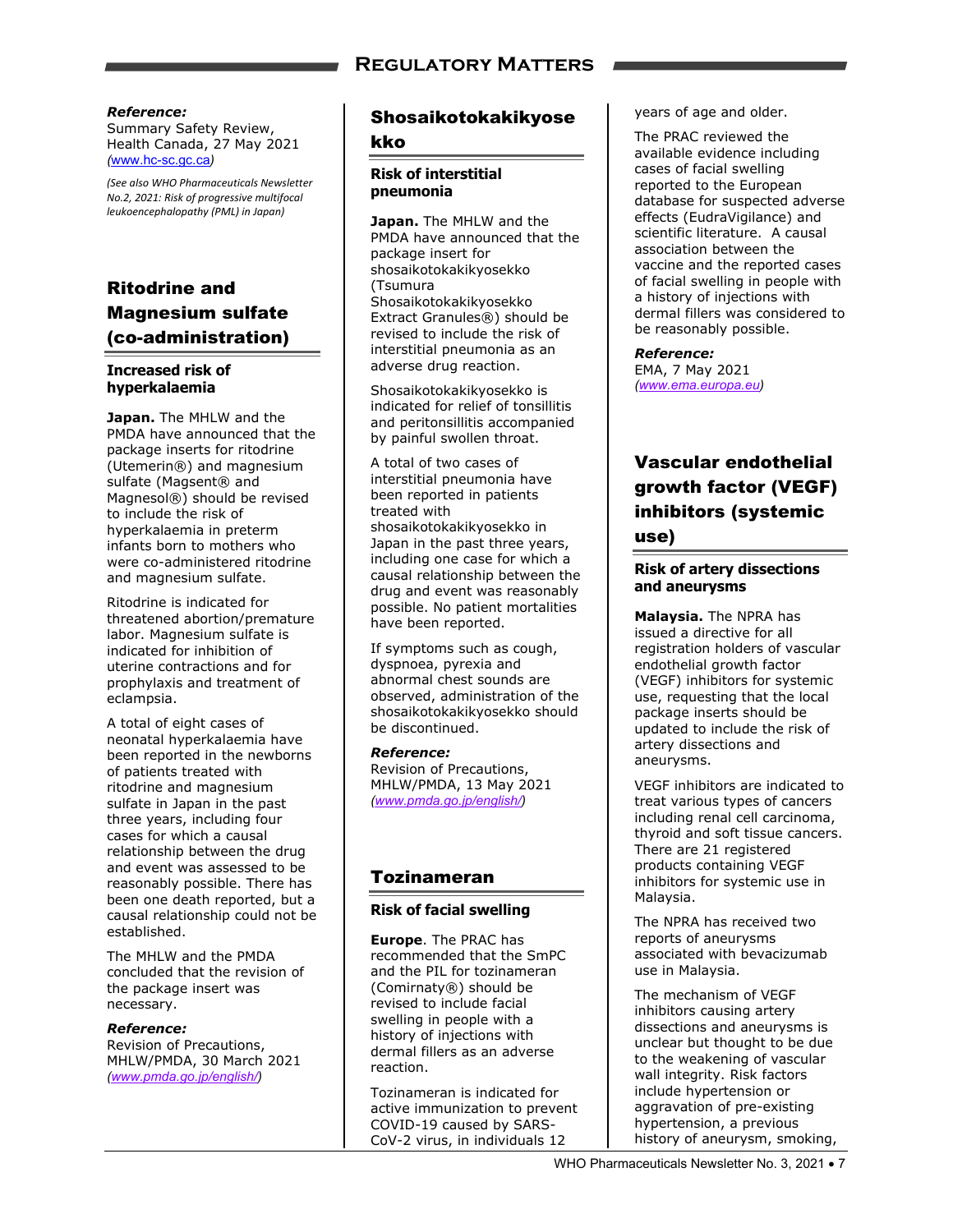diabetes mellitus, coronary, cerebrovascular or peripheral arterial disease.

Health-care professionals should carefully consider the risk of artery dissections and aneurysms in patients with risk factors before prescribing VEGF inhibitors for systemic use.

#### *Reference:*

Safety Alerts, NPRA, 20 April 2021 *(*www.npra.gov.my/*)* 

*(See also WHO Pharmaceuticals Newsletter No.5, 2020: Risk of aneurysms and artery dissections in New Zealand; No.6, 2020: Risk of aneurysm and artery dissection in Ireland; No.1, 2019: Risk of artery dissections and artery aneurysms in Canada)*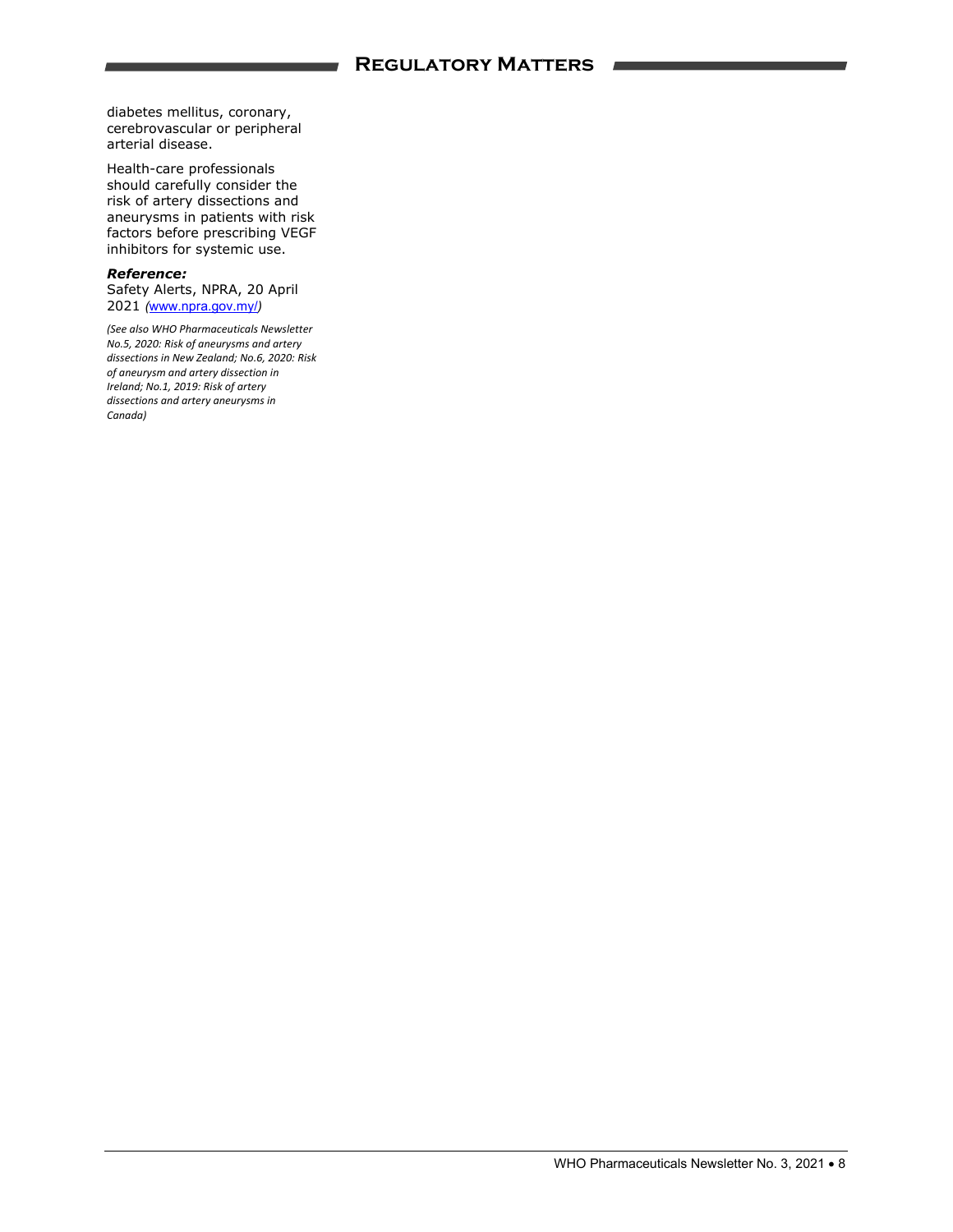### **Safety of Medicines**

### Amitriptyline

### **Potential risk of drug reaction with eosinophilia and systemic symptoms**

**Saudi Arabia.** The Saudi Food and Drug Authority (SFDA) has released a potential safety signal about drug reaction with eosinophilia and systemic symptoms (DRESS) associated with the use of Amitriptyline.

Amitriptyline is a tricyclic antidepressant with sedative properties.

In 2021, the SFDA reviewed all the evidence available on the association between amitriptyline and DRESS after receiving an individual case safety report (ICSR).

The SFDA's investigation concluded that the current available evidence from assessment of the ICSRs might support a relationship between amitriptyline and DRESS. This potential signal needs further investigation to confirm the risk, and health-care professionals should be aware of this potential adverse reaction.

#### *Reference:*

Safety Alerts, SFDA, 2021 *(www.sfda.gov.sa)* 

### Bendamustine

#### **Increased risk of nonmelanoma skin cancer and progressive multifocal encephalopathy (PML)**

**United Kingdom.** The MHRA has announced that an increased risk for nonmelanoma skin cancers and progressive multifocal encephalopathy (PML) has been observed in patients treated with bendamustine (Levact®).

Bendamustine is indicated for chronic lymphocytic leukaemia, non-Hodgkin's lymphomas and multiple myeloma.

A recent European review of safety data recommends periodically monitoring patients taking bendamustine for skin changes and advises patients to contact the doctor if they notice worrying skin changes.

In addition, very rare cases of PML have been reported in patients taking bendamustine. If PML is suspected, healthcare professionals should undertake appropriate diagnostic evaluations and suspend treatment until PML is excluded.

*Reference:*  Drug Safety Update, MHRA, 24 March 2021 *(www.gov.uk/mhra)* 

### Clonidine

#### **Risk of overdosing in children**

**Australia**. The Therapeutic Goods Administration (TGA) has reminded health-care professionals that serious adverse events can occur in children who are accidentally overdosed with clonidine (Catapres® and generic brands), and even relatively minor overdoses can result in toxicity in young children.

Clonidine is indicated for cardiovascular effects such as high blood pressure, migraine and menopausal flushing. Clonidine is also prescribed offlabel under careful medical supervision for behavioral disorders in children with attention deficit hyperactivity disorder (ADHD), tic disorders and sleep disturbances.

There have been 43 cases of adverse drug reactions reported to the TGA that relate to overdose, incorrect dose or off-label use of clonidine in children. Many of the events required medical intervention or hospitalization. The number of reports of poisoning has increased in recent years and similar trends have been observed overseas.

The risk of poisoning is greater for younger children with low bodyweight where the low toxic threshold of the drug can be easily exceeded. Adverse drug reactions include coma, respiratory depression, bradycardia, hypotension and hypothermia.

Health-care professionals should counsel patients and their caregivers about the importance of following dosing instructions carefully and precisely and ensuring that the medicines are stored safely and out of reach from children.

Also, off-label prescribing should only be considered when other options are unavailable, exhausted, not tolerated or unsuitable.

#### *Reference:*

Medicines Safety Update, TGA, 29 April 2021 (www.tga.gov.au/)

### Clopidogrel

#### **Potential risk of hypertension**

**Saudi Arabia.** The SFDA has released a potential safety signal concerning hypertension associated with the use of clopidogrel.

Clopidogrel is indicated for use in adult patients suffering from myocardial infarction, ischaemic stroke or established peripheral arterial disease. In 2020, the SFDA reviewed all the evidence available on the association between clopidogrel and hypertension following an ICSR sent to the Saudi National Pharmacovigilance Centre.

Causality assessment of this case was associated with a positive dechallenge and was considered to be probable. In the WHO global database of ICSRs (VigiBase), 357 ICSRs were found for this drug/adverse drug reaction combination as of September. 2020.

The SFDA's investigation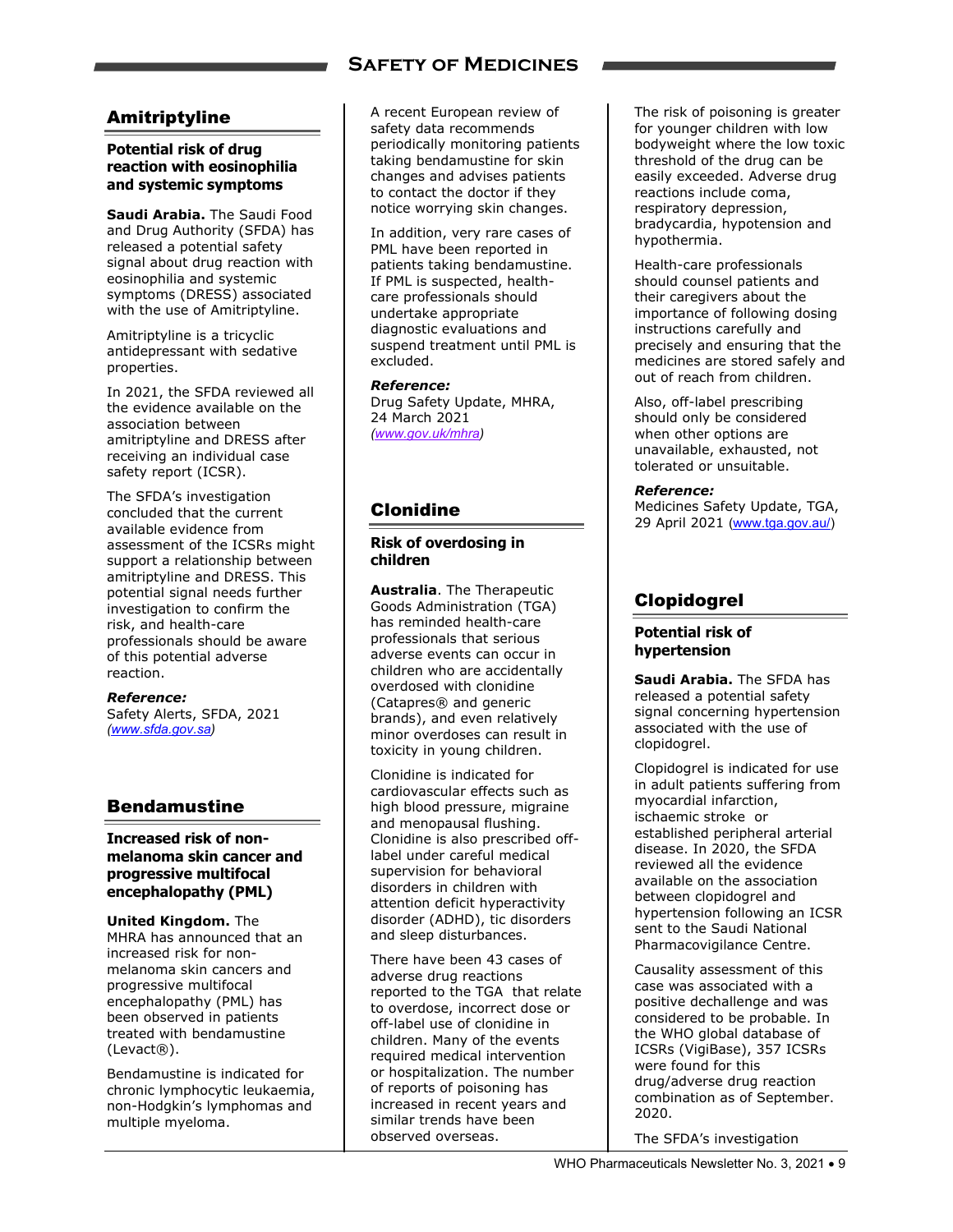### **Safety of Medicines**

concluded that the current available evidence from assessment of the ICSRs might support a relationship between clopidogrel and hypertension. This signal needs further investigation to confirm the risk and health-care professionals should be aware of this potential adverse reaction.

#### *Reference:*

Safety Alerts, SFDA, 2021 *(www.sfda.gov.sa)* 

### Donepezil

#### **Potential risk of QT prolongation**

**Saudi Arabia.** The SFDA has released a potential safety signal concerning QT prolongation associated with the use of donepezil.

Donepezil is indicated for symptomatic treatment of mild to moderately severe Alzheimer's dementia.

The SFDA has comprehensively reviewed all relevant data and evidence to evaluate this risk, which includes case-report analysis, data mining of the WHO global database of ICSRs, and relevant evidence from the literature. A total of 132 ICSRs were found globally in the WHO database of ICSRs in December 2020. Casualty assessments were made on a selection of good quality reports.

More than half of the selected ICSRs were assessed to have a supportive association (seven probable and 14 possible). Statistical data mining of reports in VigiBase showed that the number of observed cases were more than expected.

Multiple articles in the literature supported this association, and included evidence of a class effect and a published case-report for donepezil.

Health-care professionals should be aware of this potential risk and monitor any signs or symptoms in treated patients.

*Reference:*  Safety Alerts, SFDA, 2021 *(www.sfda.gov.sa)* 

### Fluoroquinolones

**Risk of heart valve regurgitation** 

**Singapore.** The Health Sciences Authority (HSA) has announced that the use of systemic fluoroquinolones are associated with a small increased risk of heart valve regurgitation.

Fluoroquinolones are indicated to treat infections such as acute sinusitis and acute bronchitis. There are seven systemic fluoroquinolones used in Singapore: ciprofloxacin, ofloxacin, norfloxacin, lomefloxacin, levofloxacin, moxifloxacin and pefloxacin. Fluoroquinolones are known to increase the risk of collagenrelated disorders such as tendonitis, tendon rupture, and aortic aneurysm and dissection.

In September 2020, the EMA concluded that fluoroquinolone use may increase the risk of heart valve regurgitation, and as a result the EMA recommended that the existing warning on aortic aneurysm and dissection in the package inserts of systemic and inhaled fluoroquinolone-containing products should be expanded to include heart valve regurgitation.

The HSA has not received any local reports of heart valverelated disorders associated with fluoroquinolone.

Health-care professionals are advised to take into consideration the risk when prescribing systemic fluoroquinolones and the availability of other therapeutic options for patients with preexisting risk factors such as heart valve diseases,

connective tissue disorders, hypertension or rheumatoid arthritis.

### *Reference:*  Product Safety Alerts, HSA,

12 May 2021 (www.hsa.gov.sg/) *(See also WHO Pharmaceuticals Newsletter No.1, 2021: Risk of heart valve regurgitation*

*in UK; No.2, 2020: Risk of aortic aneurysm and dissection in Australia; No.6, 2019: Risk of tendon disorders, peripheral neuropathy and psychiatric symptoms in Japan)*

### Indapamide

### **Potential risk of Rhabdomyolysis**

**Saudi Arabia.** The SFDA has released a potential safety signal of rhabdomyolysis associated with the use of indapamide.

Indapamide is a thiazide-like diuretic medication generally used in the treatment of hypertension.

SFDA has reviewed the local and WHO global databases to find and assess related case reports of indapamide associated rhabdomyolysis. The search resulted in 33 casereports. Casualty assessments were made on a selection of good quality reports.

Seven cases of rhabdomyolysis with indapamide reported a positive dechallenge, four were assessed to be probable, five possible and one unassessable.

Additionally, The disproportionality of the observed and the expected reporting rate for this drug/adverse drug reaction pair was supportive for an association.

In conclusion, the weighted cumulative evidence identified from causality assessment of the reported cases and data mining are sufficient to support a potential association between indapamide and the risk of rhabdomyolysis. Health-care professionals should be aware of this potential risk and monitor any signs or symptoms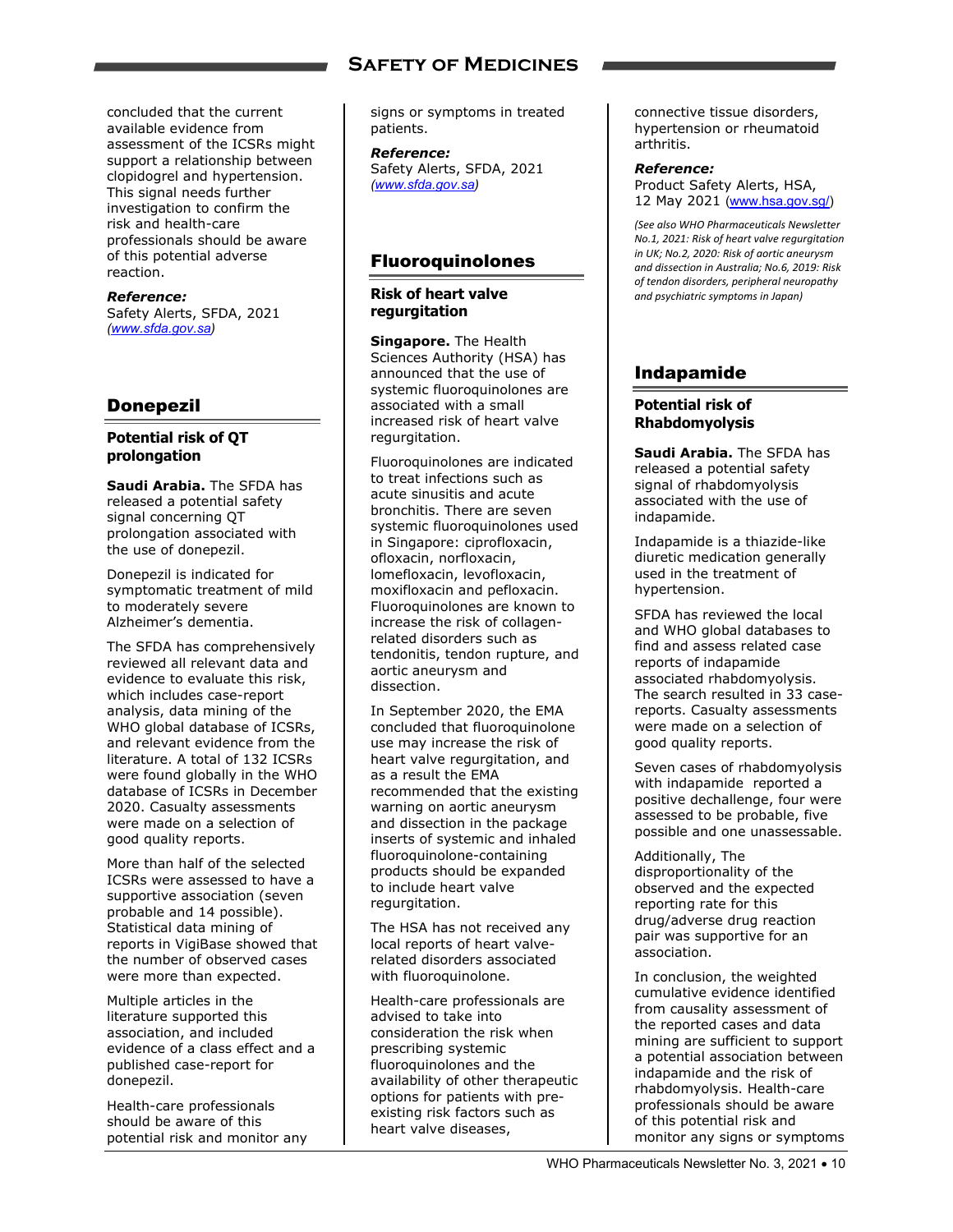### **Safety of Medicines**

in treated patients.

*Reference:*  Safety Alerts, SFDA, 2021 *(www.sfda.gov.sa)* 

### Lamotrigine

### **Potential risk of arrhythmia**

**USA**. The US FDA has announced that study findings showed a potential risk of arrhythmias in patients with heart disease who are taking lamotrigine (Lamictal®).

Lamotrigine is indicated to treat seizures and bipolar disorder.

Laboratory tests performed at therapeutically relevant concentrations have shown that lamotrigine can increase the risk of serious arrhythmias, which can be life-threatening in patients with important structural or functional heart disorders.

The risk of arrhythmias may increase further if used in combination with other medicines that block sodium channels in the heart.

Health-care professionals should assess whether the potential benefits of lamotrigine outweigh the potential risk of arrhythmias for each patient.

*Reference:*  MedWatch, US FDA, 31 May 2021 *(*www.fda.gov*)*

### Nivolumab

### **Potential risk of hypoparathyroidism**

**Saudi Arabia.** The SFDA has released a potential safety signal of hypoparathyroidism associated with the use of nivolumab.

Nivolumab is indicated for the treatment of unresectable malignant melanoma.

In 2021, the SFDA reviewed all the evidence available on the association between nivolumab and hypoparathyroidism following an ICSR sent to the Saudi National Pharmacovigilance Centre.

The SFDA's investigation concluded that this needs further investigation to confirm the risk and health-care professionals should be aware of this potential adverse reaction.

*Reference:*  Safety Alerts, SFDA, 2021 *(www.sfda.gov.sa)* 

### Theophylline

**Potential risk of encephalopathy** 

**Saudi Arabia.** The SFDA has released a potential safety signal concerning encephalopathy associated with the use of theophylline.

Theophylline is indicated for the treatment of the symptoms and reversible airflow obstruction associated with chronic asthma and other chronic lung diseases.

In 2021, the SFDA reviewed all the evidence available on the association between theophylline and encephalopathy following an ICSR sent to the Saudi National Pharmacovigilance Centre.

The SFDA's investigation concluded that further investigation to confirm this risk is needed, and health-care professionals should be aware of this potential adverse reaction.

### *Reference:*

Safety Alerts, SFDA, 2021 *(www.sfda.gov.sa)* 

Tozinameran, COVID-19 vaccine mRNA

### (mRNA 1273)

### **Risk of myocarditis**

**Europe**. The PRAC has requested more detailed information on myocarditis and pericarditis from the marketing authorization holder of tozinameran. This should be included in the next pandemic summary safety report before considering if any other regulatory action is needed.

Additionally, the PRAC has requested the marketing authorization holder for COVID-19 vaccine mRNA (mRNA 1273) (COVID-19 vaccine Moderna®) to also monitor for cases of myocarditis and pericarditis and to the provide a detailed analysis.

*Reference:*  EMA, 7 May 2021 *(www.ema.europa.eu)* 

WHO, COVID-19 subcommittee of the WHO Global Advisory Committee on Vaccine Safety (GACVS) reviews cases of mild myocarditis reported with COVID-19 mRNA vaccines, 26 May 2021.

*(https://www.who.int/news/item/26- 05-2021-gacvs-myocarditisreported-with-covid-19-mrnavaccines)*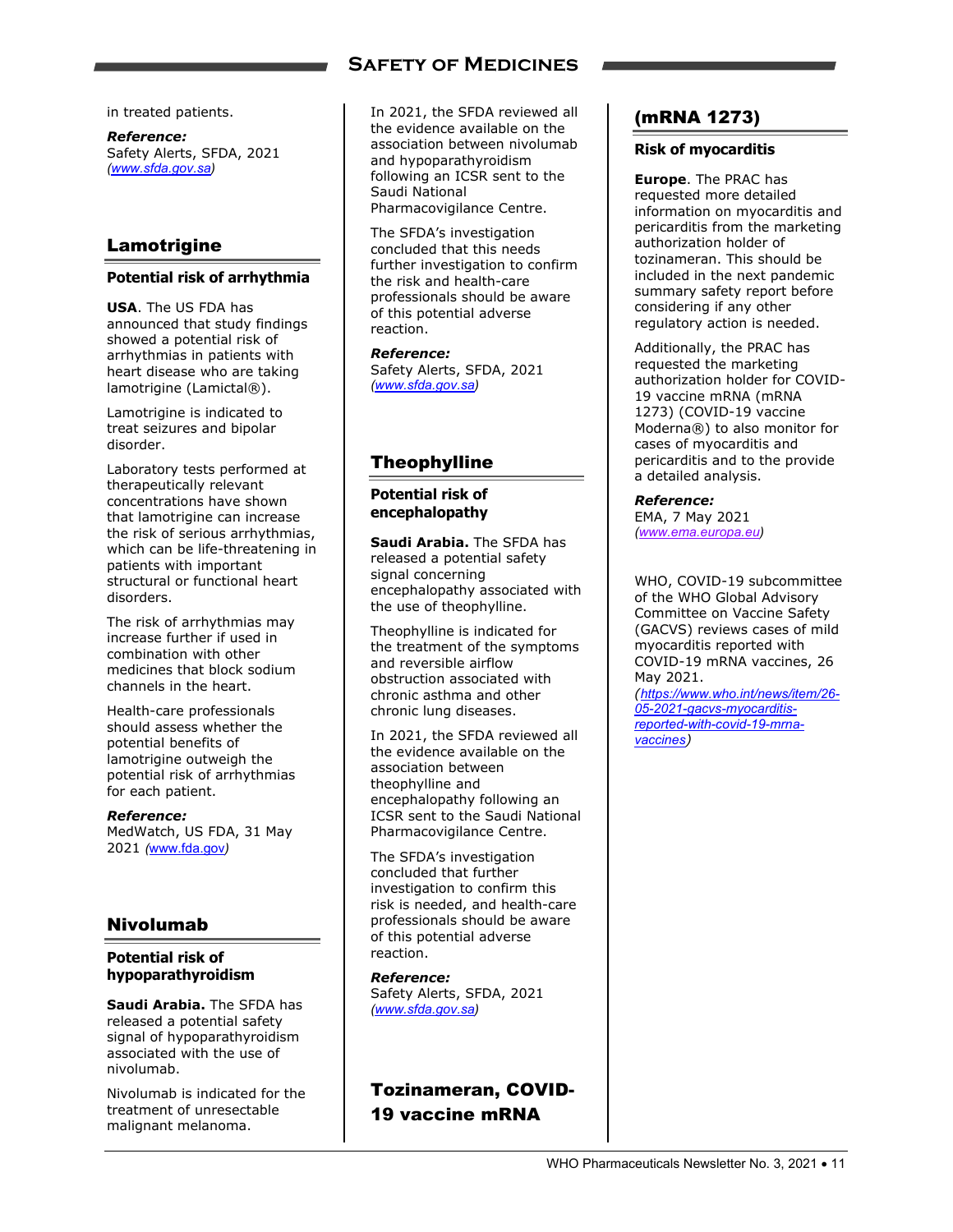### **Signal**

A signal is defined by WHO as reported information on a possible causal relationship between an adverse event and a drug, the relationship being unknown or incompletely documented previously. Usually more than a single report is required to generate a signal, depending upon the seriousness of the event and the quality of the information. A signal is a hypothesis together with data and arguments *and it is important to note that a signal is not only uncertain but also preliminary in nature.*

The signals in this Newsletter are based on information derived from reports of suspected adverse drug reactions available in the WHO global database of individual case safety reports (ICSRs), VigiBase. The database contains over 26 million reports of suspected adverse drug reactions, submitted by National Pharmacovigilance Centres participating in the WHO Programme for International Drug Monitoring. VigiBase is, on behalf of the WHO, maintained by the Uppsala Monitoring Centre (UMC) and periodic analysis of VigiBase data is performed in accordance with UMC's current routine signal detection process. International pharmaceutical companies, when identified as uniquely responsible for the drug concerned, are invited to comment on the signal text. Signals are thereafter communicated to National Pharmacovigilance Centres, before being published in this Newsletter. Signal texts from UMC might be edited to some extent by WHO and may differ from the original version. More information regarding the ICSRs, their limitations and proper use, is provided in the UMC Caveat document available at the end of Signal (page 28). For information on the UMC Measures of Disproportionate reporting please refer to *WHO Pharmaceuticals Newsletter Issue No. 1, 2012.*

UMC, a WHO Collaborating Centre, is an independent foundation and a centre for international service and scientific research within the field of pharmacovigilance. For more information, on the UMC Measures of Disproportionate Reporting etc., visit www.who-umc.org. To leave a comment regarding the signals in this Newsletter, please contact: the Uppsala Monitoring Centre, Box 1051, SE-751 40 Uppsala, *Sweden. E‐mail: signals@who‐umc.org.*

### Levetiracetam and Hypokalaemia

 *Mónica Tarapués, Ecuador*

### **Summary**

Levetiracetam is considered a remarkable antiepileptic drug due to its mechanism of action, which is unrelated to the Na+ channels or to GABAergic transmission. Few interactions are described for this drug due to its minimal hepatic metabolism; however, sixty-six percent of its elimination depends on the renal function. Druginduced hypokalaemia is a hazardous reaction that could lead, in the worst cases, to death. A screening of VigiBase, the WHO global database of individual case safety reports, identified disproportionate reporting of the MedDRA Preferred Term (PT) "Hypokalaemia" with levetiracetam. A selection of the cases with a completeness score above 0.60 was made to analyse drug–reaction association patterns. A consistent time to onset and a biological plausibility support this signal. Through this analysis, it seems reasonable to consider the association between hypokalaemia and levetiracetam use. Currently, only the product information from Canada warns of hypokalaemia as an adverse reaction to levetiracetam, but all clinicians should be aware of this adverse event.

### **Introduction**

In December 1999, levetiracetam was approved in the United States (US) as an antiepileptic drug for the treatment of adults with partial seizures, and approval by the European Union (EU) followed in

September 2000. Around 2005, oral tablets and solutions were approved for children, and in 2006, it began to be used for the treatment of status epilepticus. At the time of writing, levetiracetam is indicated for the treatment of epilepsy in adults, adolescents, children, and infants. It is a pyrrolidone derivative (S-enantiomer of α-ethyl-2 oxo-1-pyrrolidine acetamide), chemically unrelated to existing antiepileptic active substances. Regarding its mechanism of action, it is well known that the interaction is between levetiracetam and the synaptic vesicle protein 2A. In this way, it does not exhibit the classical action of other antiepileptic drugs because there is no effect on voltagedependent Na+ channels or GABAergic transmission. (1)

Hypokalaemia is a common and sometimes serious electrolyte imbalance. Its presence can aggravate the baseline clinical conditions of patients. The hypokalaemia categories are well known: mild with plasma levels of >3.0–3.5 mmol/L generally asymptomatic; moderate 2.5–3.0 mmol/L its symptoms are cramping, malaise, myalgia, weakness; and severe < 2.5 mmol/L associated with electrocardiogram changes (including STsegment depression, U-wave elevation, T-wave inversion), arrhythmias and paralysis. Drug-induced hypokalaemia could be associated with a decrease in potassium intake, or with increased potassium shifting (transcellular shifts). This electrolyte disbalance is commonly associated with diuretics,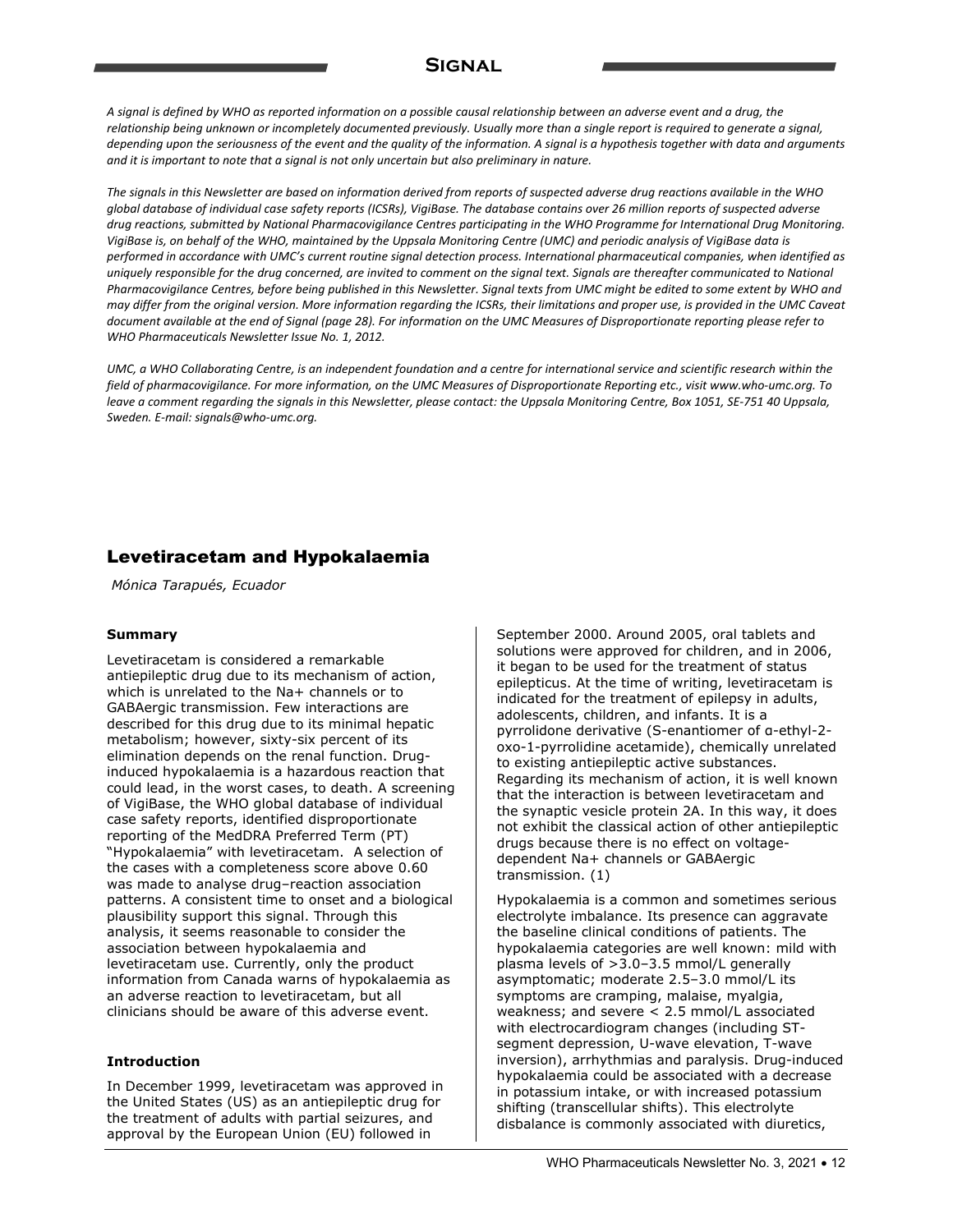β2-receptor agonists drugs, corticosteroids, some antimicrobials, or high doses of insulin (2).

### **Reports in VigiBase**

During 2017, the MedDRA Preferred Term "hypokalaemia" was highlighted for the drug levetiracetam in VigiBase, the WHO global database of individual case safety reports. This combination was kept under review in order to gather more cases. As of 15 September 2019, in an updated and extended search in the database, there were 74 reports of this drug–adverse drug reaction (ADR). Seventeen cases were suspected as duplicates; therefore, 57 were considered. Due to the high number of cases, an analysis of the reports with a completeness score over 0.6 was undertaken. In the present case series, 23 cases were evaluated.

The reports came from eight countries. Eleven patients were female, the other eleven were male, and gender was not specified in one report. The age was recorded in twenty-one patients. Ten out of twenty-one were adults, nine were elderly, one was aged 5, and one a new-born. More than half of the cases were submitted by physicians (sixteen reports). In fourteen cases the ADR was considered as serious, mainly because of prolonged hospitalization (eight cases), or concomitant medically important conditions (five cases). One case was reported as serious because the patient died. The summary of case characteristics is set out in Table 1.

Levetiracetam was the unique suspected drug in 14 reports, the therapeutic indication being epilepsy (focal seizures, convulsions, partial seizures with secondary generalization). The time to onset was mentioned in eighteen reports, in seventeen cases a range from the same day up to two months was given. In one case the patient experienced the ADR after two years of treatment. Half of the patients had a time to onset around ten days after starting levetiracetam. The route of administration was mentioned in twenty reports, the more frequent

being oral route (ten reports), followed by intravenous (nine) and transplacental (one). In the case of the transplacental route, it seems according to the narrative text that exposure of the new-born was during the pregnancy span. Regarding the concomitant medicines, hydrocortisone was reported as a co-suspected drug in two cases, however, in one report, the starting date was given in the same timeframe as levetiracetam. Lacosamide was also mentioned as co-suspected in two other cases, within the same timeframe as levetiracetam. In four reports the use of proton pump inhibitors such as esomeprazole (one as cosuspected and another one as concomitant) and pantoprazole (two cases as concomitant) was mentioned.

Hypokalaemia was described as the single ADR in eleven cases. Hypomagnesemia was reported in four cases as a co-reported reaction, and in two of these cases, the starting dates mentioned were the same as hypokalaemia. Likewise, three reports mentioned diarrhoea, two during the same time period as hypokalaemia. The plasmatic level of potassium concentrations was registered in fourteen cases, with a range of 2.2 – 3.3 mmol/L, in all cases the levels being reported after the levetiracetam was started.

Levetiracetam was withdrawn from three patients and the dose reduced in another one, all these being reported as recovered. In ten patients the dose was not changed, and of these, four were described as recovered, another four as recovering, one as not recovered, and for the last one the outcome was unknown. Sixteen cases had a narrative; in seven of these a supplement of potassium was mentioned. One patient died; this was an elderly person (aged 83), with co-reported ADRs pneumonia, atrial fibrillation, tachycardia, hypoproteinaemia, hypoalbuminemia, and blood lactate dehydrogenase increased, but there was no narrative. It is difficult to attribute the fatal outcome to the hypokalaemia.

| Levetiracetam in VigiBase |                                                        |                                                             |
|---------------------------|--------------------------------------------------------|-------------------------------------------------------------|
| Characteristic            | 23 cases with high completeness score<br>l (above 0.6) | 34 cases with low completeness score<br>(less than $0.59$ ) |

**Table 1. Summary characteristics of 57 case reports in VigiBase of hypokalaemia in association with** 

| unaraultholiu            | 23 Cases With Ingh Completeness score<br>(above 0.6)                                                                 | <b>34 Cases With IOW Completeness score</b><br>(less than $0.59$ )                                                                                   |
|--------------------------|----------------------------------------------------------------------------------------------------------------------|------------------------------------------------------------------------------------------------------------------------------------------------------|
| Age (median / range)     | 57 years / $0*$ - 90 years                                                                                           | 45 years / $5 - 87$ years                                                                                                                            |
| Patient sex distribution | 11 female / 11 male / 1 unknown                                                                                      | 21 female / 13 male                                                                                                                                  |
| Geographical spread      | India (n=7), Germany (n= 4), Italy (n=3),<br>Japan (n=3), Greece (n=2), France (n=2), US<br>and Ireland $(n=1$ each) | US ( $n=17$ ), Germany ( $n=6$ ), United Kingdom<br>n=2 and Italy, Korea, Japan, Turkey, Denmark,<br>France, Hungary, Belgium, Ireland ( $n=1$ each) |
| Reporter types           | 16 physicians; 4 pharmacists; 3 other health<br>professionals                                                        | 17 physicians; 3 pharmacists; 9 other health<br>professionals; 2 consumers; 3 unknown                                                                |
| Single suspect drug      | 14 reports                                                                                                           | 9 reports                                                                                                                                            |
| Single reported drug     | 7 reports                                                                                                            | 4 reports                                                                                                                                            |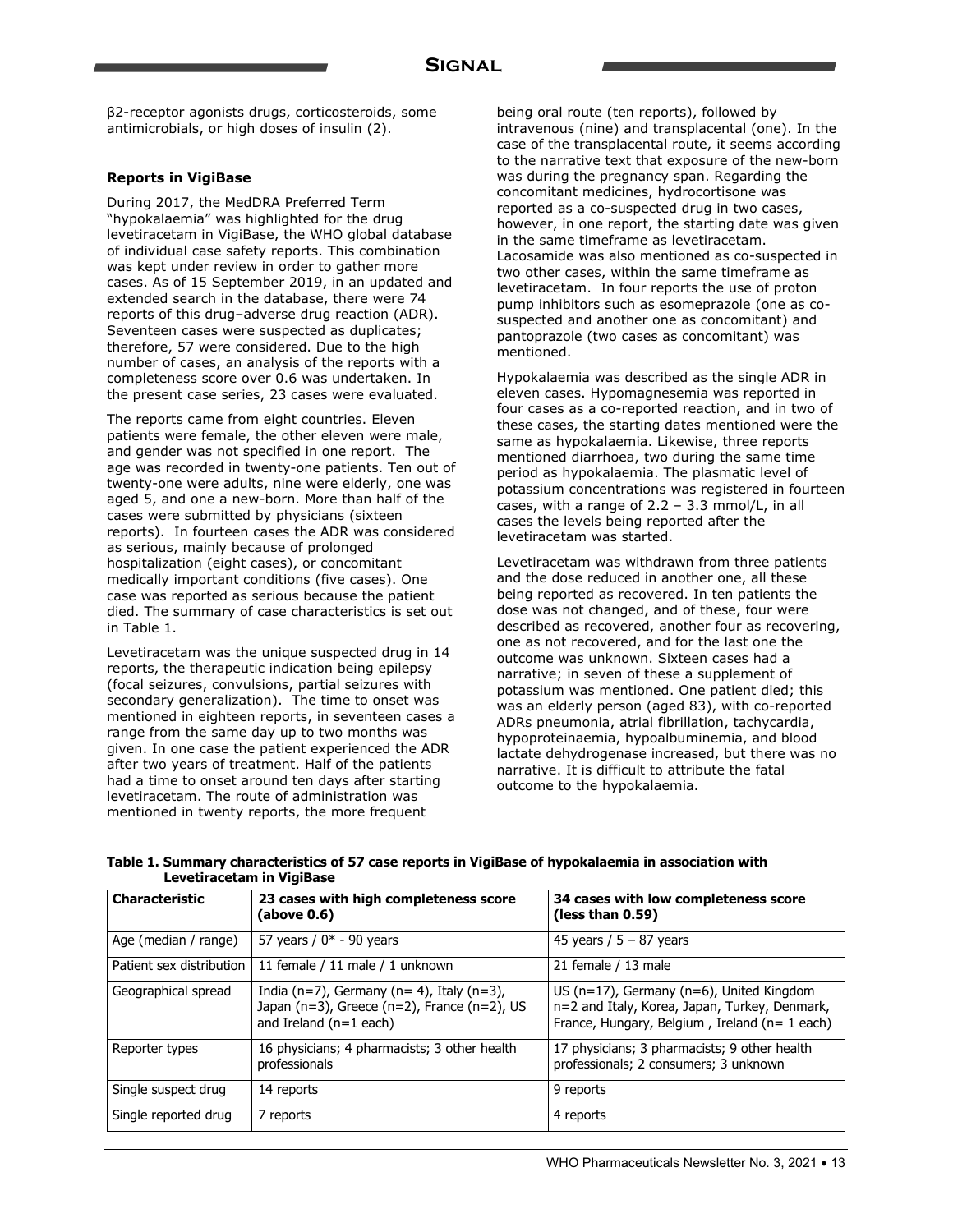| Category of<br>hypokalaemia | 3 reported as mild, 7 reported as moderate, 4<br>reported as severe, 9 reports unknown                                                                                    | 5 reported as mild, 1 reported as severe, 28<br>reports unknown |
|-----------------------------|---------------------------------------------------------------------------------------------------------------------------------------------------------------------------|-----------------------------------------------------------------|
| Time-to-onset               | Mentioned in 18 reports with a median of 10<br>days<br>12 reports after 1 to 10 days, 3 reports after 11<br>to 20 days, 2 report after 60 days, 1 report after<br>2 years | Mentioned in 2 reports<br>30 and 60 days                        |
| Withdrawn/recovered         | 1 report with dose reduced, 3 reports with drug<br>withdrawn and all with reaction abated<br>8 reports with dose not changed and reaction<br>abated or in recovering      | 1 report with drug withdrawn and the reaction<br>abated         |

### **Literature and Labelling**

The literature suggests that levetiracetam is widely used due to high tolerability comparing favourably with other antiepileptic drugs used in epilepsy, and because it can be used when other drugs are contraindicated or patients have a refractory condition to other antiepileptics. (1)

Sixty-six percent (66%) of levetiracetam is excreted unchanged by glomerular filtration in the kidney, with subsequent tubular reabsorption, as well as its primary metabolite (ucb L057). The plasma half-life of levetiracetam across studies is 6 to 8 hours, however the labelling mentions it could be greater in subjects with renal impairment and in the elderly, primarily due to impaired renal clearance. In patients with severe hepatic impairment, the creatinine clearance may underestimate the renal insufficiency. Therefore a 50% reduction of the daily maintenance dose is recommended when the creatinine clearance is  $<$  60 mL/min/1.73m<sup>2</sup>.(3,4)

The Summary of Product Characteristics (SPC) of levetiracetam in the US and Europe does not list hypokalaemia as an ADR. However, the SPC in Canada mentions hypokalaemia as an ADR observed in the post-marketing surveillance. (5–8)

In the literature, a case report published in 2014 from Turkey described a 23-year-old man where hypokalaemia was found during routine blood tests six weeks after taking 500 mg levetiracetam twice daily. After the nephrology consultation, his hypokalaemia (3.1 mmol/L; normal: 3.5–5.5 mmol/L) and hypomagnesaemia (0.56 mmol/L; normal: 0.75–1.30 mmol/L)) were considered to be associated with levetiracetam; it was withdrawn and the electrolytes returned to normal after two weeks.(9) In 2015 a publication from Greece described hypokalaemia and hypomagnesemia associated with levetiracetam in two patients. A 90 year-old female patient had received levetiracetam 500 mg twice daily intravenously; two days later a low plasma level of potassium and magnesium were identified (2.4 mmol/L, and 0.58 mmol/L, respectively). The other patient was a 79 year-old female who had been administrated levetiracetam at 1 gr twice daily intravenously, and three days later the level of potassium was 2.4 mmol/L and

magnesium 1.35 mg/dL. Despite the potassium supplement at the hospital, the patients did not fully recover, and consequently levetiracetam was withdrawn.(10) In 2018, another case from Turkey described a 34 year-old woman who was admitted to hospital after attempting to commit suicide. In the laboratory test hypokalaemia (3.1 mEq/lt) and hypomagnesemia (1.2 mg/dl) were observed; the patient was taking 2500 mg/day levetiracetam for epilepsy although the duration of treatment was not described.(11) These publications suggest that the hypokalaemia observed could be due to a transcellular shift mechanism, an unknown side effect of the levetiracetam, given that they ruledout other potential causes such as metabolic alkalosis or gastrointestinal losses. (9–11)

### **Discussion and Conclusion**

In this case series, it is difficult to rule out other potential causes as there is a lack of information regarding the baseline condition of the patients. However, the association should be considered, given the high suspicion of the reporters and the fourteen reports where levetiracetam was the only drug mentioned. On the other hand, diarrhoea – another potential cause – was only mentioned in two cases. It is worth noting that the time to onset in most cases (twelve patients out of twenty-three) was within ten days after starting levetiracetam.

Regarding other drugs that can be associated with hypokalaemia, corticosteroids, and methylxanthines are strongly associated with drug-induced hypokalaemia and other electrolyte imbalances.(2) In one patient, hydrocortisone and theophylline were reported as co-suspected drugs. However, levetiracetam was used in the same temporal sequence of these drugs, and for that reason it is not possible to rule out their potential association with hypokalaemia.

Magnesium deficiency exacerbates potassium wasting by increasing distal potassium secretion. However, hypomagnesemia alone does not necessarily cause hypokalaemia.(12) In this case series, four patients had hypomagnesemia, but in two cases the starting dates were unknown and in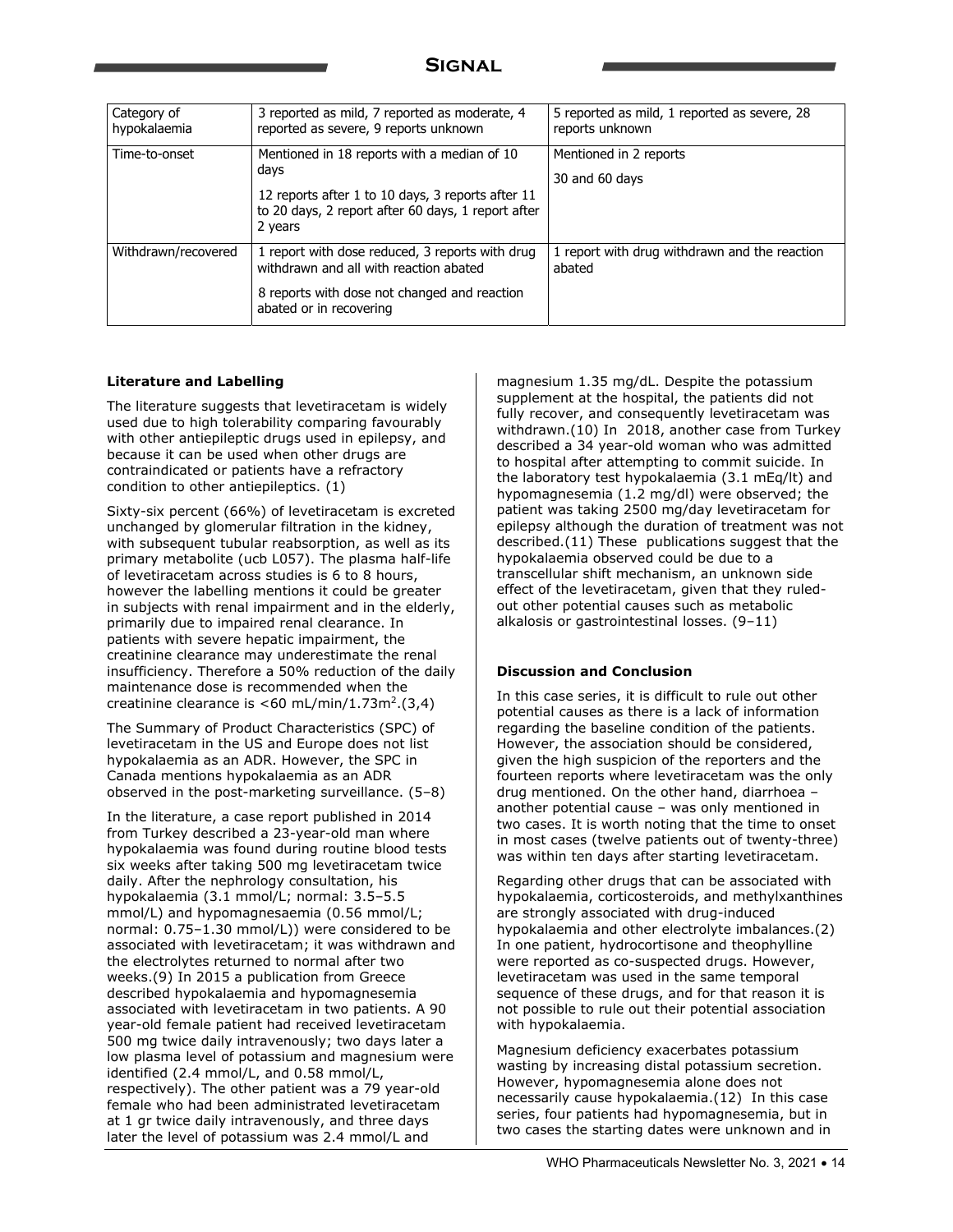the other two cases, they had the same starting date as hypokalaemia, making the analysis of the potential causal relationship between hypomagnesaemia and hypokalaemia difficult. Then again, there are several reports regarding the association of proton pump inhibitors and hypomagnesemia.(13,14) Esomeprazole was mentioned as a co-suspected drug for hypokalaemia and hypomagnesemia in one patient. This potential interaction needs further analysis in large studies.

In a prospective study of 32 children in Greece (18 females, 14 males, mean age  $5.94 \pm 4.1$  years, range 1- 15 years) being treated with levetiracetam for the onset of epilepsy, no statistical differences were observed in the alteration of serum sodium, potassium, and magnesium from two to six months with the use of levetiracetam.(15) However, the authors point to the small number of patients studied as a major limitation of their study, and suggest that the young age of patients may have played a protective role in the prevention of electrolyte imbalance. Following clinical trials made in this age group, levetiracetam has been authorized for use in children, and is therefore considered a *safe* therapeutic option for this group of patients.(16) However, our sample has two patients under 18 years old, even one case of a new-born patient with hypokalaemia.

In the twenty-three patients, only four had their dose of levetiracetam reduced or withdrawn, and these patients were reported as recovered. However, some patients started with the potassium supplement, such as in three cases reported as recovered, despite no change in the dose of levetiracetam, nor withdrawal. In the same way, in two other patients in whom the action with levetiracetam was reported as unknown, the outcome was reported as recovered. It is important to consider the treatment received for this ADR, and whether patients would have an asymptomatic hypokalaemia; the dechallenge as an outpatient could be difficult to identify and report, because the levels of potassium could return to normal two to four weeks after withdrawal, and the reporter might not have had this information at the time that they sent the report.

The biological plausibility comes through a transcellular shift imbalance of potassium, as discussed in the case reports.(9–11) This hypothesis goes in tandem with the alterations of the potassium homeostasis described as a cause of drug-induced hypokalaemia.(17,18) A previous signal regarding acute renal failure associated with levetiracetam was published in 2016 by Uppsala Monitoring Centre; this ADR is already mentioned in the US SPC as an ADR identified in post-marketing surveillance, and in the EU SPC as having a rare frequency.(19) The occurrence of renal adverse effects seems reasonable, based on to levetiracetam pharmacokinetics.

In conclusion, patients being treated with levetiracetam should be closely monitored for changes in their potassium levels. Our analysis, and the available evidence based on the pharmacokinetics of the drug, suggest a potential causal relationship between levetiracetam and hypokalaemia. Current product information for levetiracetam does not sufficiently inform physicians about electrolyte imbalance, and the product labelling may need to be revised worldwide since the Canadian SPC already includes hypokalaemia as an ADR identified in post-marketing (6).

#### **References**

- 1. Deshpande LS, DeLorenzo RJ. Mechanisms of Levetiracetam in the Control of Status Epilepticus and Epilepsy. Front Neurol. 2014 Jan 31;5:11.
- 2. Veltri KT, Mason C. Medication-induced hypokalemia. Vol. 40, P and T. Medi Media USA Inc; 2015. p. 185–90.
- 3. Wright C, Downing J, Mungall D, Khan O, Williams A, Fonkem E, et al. Clinical Pharmacology and Pharmacokinetics of Levetiracetam. Front Neurol. 2013 Dec 4;4:192.
- 4. Jarvie D, Mahmoud SH. Therapeutic drug monitoring of levetiracetam in select populations. J Pharm Pharm Sci. 2018;21(1S):149s-176s.
- 5. Food and Drug Administration. HIGHLIGHTS OF PRESCRIBING INFORMATION. KEPPRA® [Internet]. [cited 2020 May 1]. Available from: https://www.accessdata.fda.gov/drugsatfda\_d ocs/label/2019/021035s102,021505s042lbl.pdf
- 6. Health Canada. KEPPRA. Levetiracetam Product information [Internet]. 2019 [cited 2020 May 7]. Available from: https://healthproducts.canada.ca/dpdbdpp/info.do?lang=en&code=71262
- 7. Mbizvo GK, Dixon P, Hutton JL, Marson AG. The adverse effects profile of levetiracetam in epilepsy: A more detailed look. Vol. 124, International Journal of Neuroscience. Informa Healthcare; 2014. p. 627–34.
- 8. Keppra 500 mg film-coated tablets Summary of Product Characteristics (SmPC) - (emc) [Internet]. [cited 2020 May 9]. Available from: https://www.medicines.org.uk/emc/product/22 93/smpc
- 9. Aksoy D, Cevik B, Kurt S, Pekdas E, Solmaz V. Hypokalemia and hypomagnesaemia related to levetiracetam use. J Clin Neurosci. 2014;21(11):1989–90.
- 10. Vallianou NG, Geladari E, Chroni P, Kokkinakis E. Levetiracetam-associated Hypokalemia and Hypomagnesaemia among Two Patients Treated for Seizures. CNS Neurosci Ther. 2015;21(6):539–539.
- 11. Key A, Sch T, Case JM, Demir M, Canpolat O, Yigit IP, et al. Levetiracetam-Induced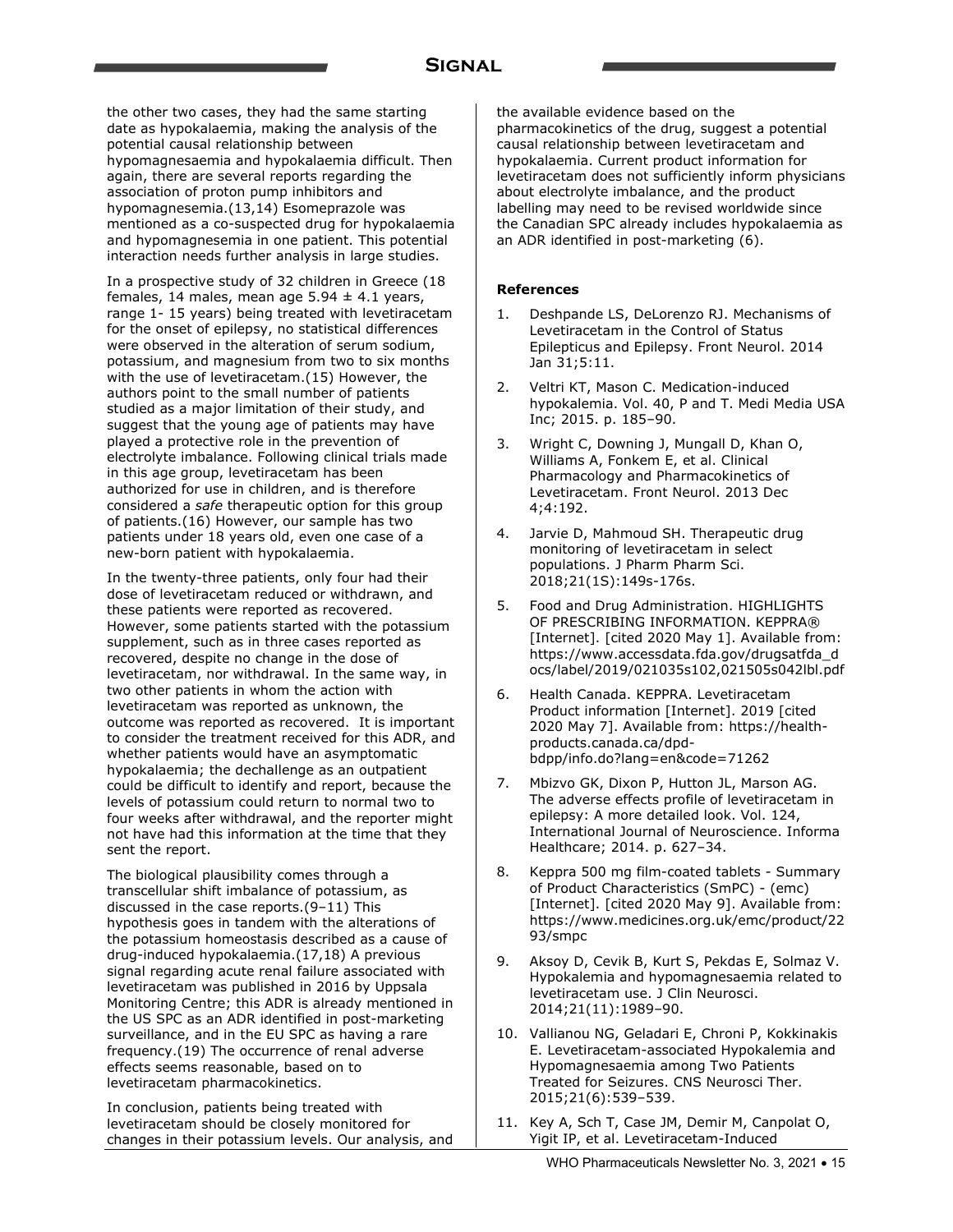Hypokalemia and Hypomagnesemia. Sch J Med Case Reports ( SJMCR ). 2018;6559:36–7.

- 12. Huang CL, Kuo E. Mechanism of hypokalemia in magnesium deficiency. Vol. 18, Journal of the American Society of Nephrology. American Society of Nephrology; 2007. p. 2649–52.
- 13. Famularo G. A Relationship Between Proton Pump Inhibitors and Hypomagnesemia? Vol. 93, Mayo Clinic Proceedings. Elsevier Ltd; 2018. p. 1530.
- 14. Perazella MA. Proton pump inhibitors and hypomagnesemia: A rare but serious complication. Vol. 83, Kidney International. Nature Publishing Group; 2013. p. 553–6.
- 15. Attilakos A, Garoufi A, Paschalidou M, Tsirouda M, Siafakas N, Dinopoulos A. Serum sodium, potassium, and magnesium in children with epilepsy treated with levetiracetam monotherapy: A prospective study. CNS

Neurosci Ther. 2018;24(9):846–7.

- 16. Eriksson K, Kälviäinen R. Pharmacologic management of convulsive status epilepticus in childhood. Vol. 5, Expert Review of Neurotherapeutics. Expert Rev Neurother; 2005. p. 777–83.
- 17. Buckley MS, Leblanc JM, Cawley MJ. Electrolyte disturbances associated with commonly prescribed medications in the intensive care unit. Crit Care Med. 2010;38(6 SUPPL.).
- 18. Palmer BF, Clegg DJ. Physiology and pathophysiology of potassium homeostasis. Adv Physiol Educ. 2016 Dec;40(4):480–90.
- 19. Choonara I, Star K. Levetiracetam and impaired renal function. WHO Pharm Newsl. 2016;(2):18–23.

### Remdesivir and pancreatic toxicity

*Elena Rocca, Uppsala Monitoring Centre*

#### **Summary**

Remdesivir is a novel antiviral which, during the 2020 COVID-19 pandemic, gained emergency approval in several countries for use in hospitalized COVID-19 patients. The knowledge of remdesivir's safety profile is therefore still limited. On a molecular level remdesivir is an adenosine analogue that competes with endogenous adenosine triphosphate (ATP) resulting in abnormal replication of viral RNA with loss of further replication. A recent analysis by the UMC, focusing on ICSRs from COVID-19 treatments, found that as of December 2020 there were 13 relevant reports with remdesivir and the MedDRA High Level Term (HLT) 'Acute and Chronic Pancreatitis', or with related investigations, in VigiBase, the WHO global database of ICSRs. The reports were from five countries in the European and American (Region of the Americas) WHO regions. Remdesivir was the single suspected drug in nine cases of which five mentioned positive dechallenge. In eight of the cases, pancreatic symptoms were the only ones reported. The time to onset ranged from one to nine days (median four). One patient died of COVID-19 infection nine days after positive dechallenge and after recovery from pancreatic symptoms. In two cases, the patients presented with pancreatic symptoms after recovery from COVID-19. Although the cases of positive dechallenge are confounded by concomitant drugs, some of which have been rarely associated with

pancreatitis, the series offers evidence for a druginduced, COVID-19-independent onset of pancreatic symptoms. The summary of product characteristics does not contain any information about remdesivirinduced pancreatic effects. Other approved antivirals of the nucleoside analogue class are thought to cause pancreatitis, and their mechanism of toxicity is defined in the literature. The temporality and the positive dechallenge in several of the cases, together with biological plausibility, and analogy with other antiviral drugs, and the uncertainties in relation to COVID-19, support our claim that the hypothesis of a causal relationship between remdesivir treatment and pancreatic toxicity needs to be further monitored.

### **Introduction**

Remdesivir is an antiviral drug indicated for the treatment of coronavirus disease 2019 (COVID-19) in hospitalized patients and/or in hospitalized COVID-19 patients in need of supplemental oxygen<sup>1</sup>. The drug is approved for intravenous administration under the supervision of a health professional. Remdesivir is an adenosine analogue prodrug which is metabolized within host cells to form the pharmacologically active nucleoside analogue triphosphate metabolite. The phosphoramidate prodrug allows a faster cell uptake of remdesivir, compared to the nonphosphoramidated active metabolite (designated as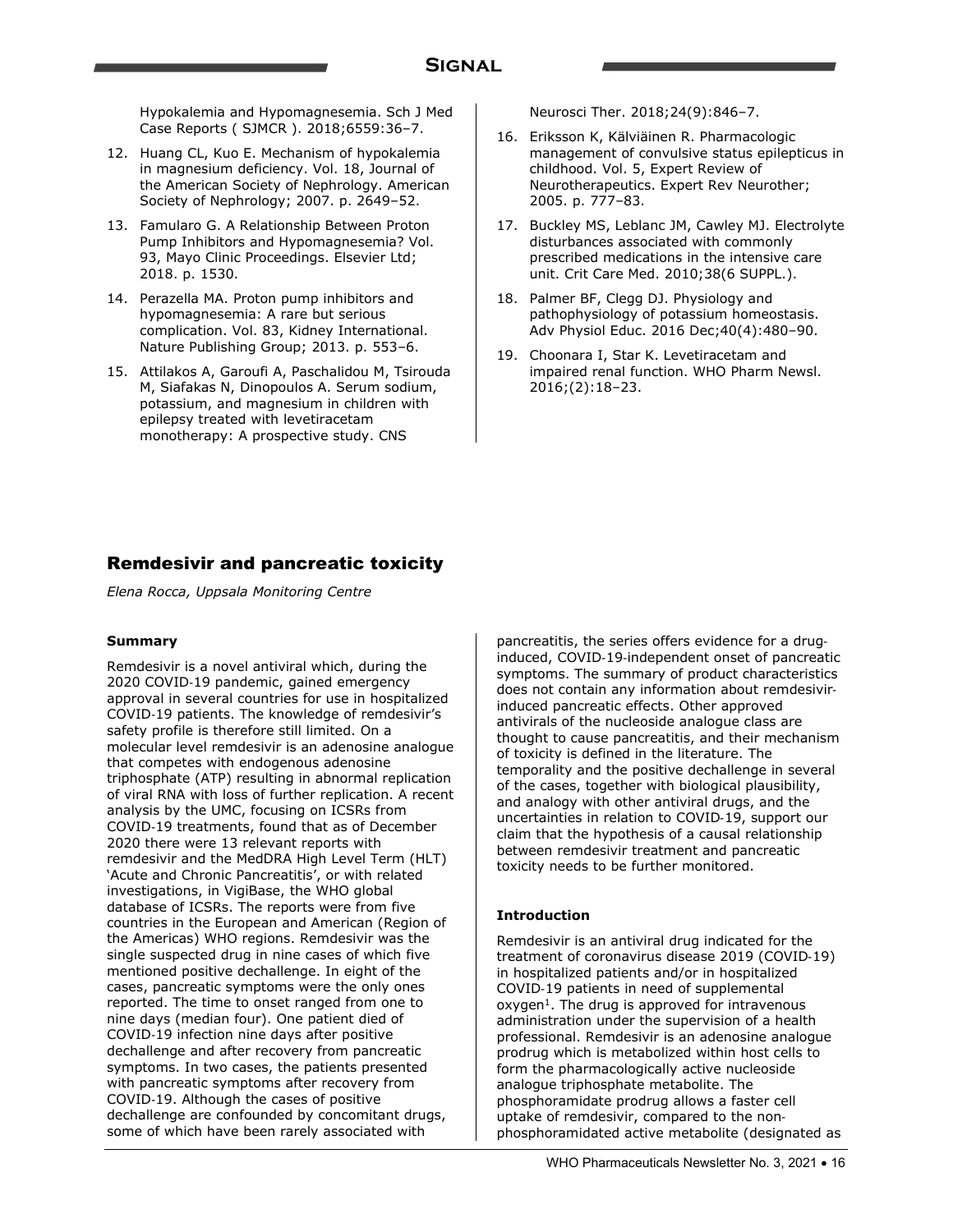$GS-441524$ <sup>1</sup>. Remdesivir competes with the natural adenosine substrate for incorporation into RNA chains being formed by the SARS-CoV-2 RNAdependent RNA polymerase, resulting in abnormal replication of the viral RNA2. Preliminary pharmacokinetic data indicates that remdesivir is extensively metabolized by cytochrome P450 enzymes CYP2C8, CYP2D6 and CYP3A4. Remdesivir and metabolites are predominantly excreted in urine and the terminal half- life is approximately 24 hours<sup>3</sup>. According to this, complete excretion of the metabolite GS-441524 takes about five days from the last administration of remdesivir.

The most common aetiological factors for pancreatitis are gallstones and alcohol consumption, with severe hypertriglyceridaemia, infective agents, and drug adverse reactions also among described causes for pancreatic inflammation4. A possible causal association between COVID-19 and acute pancreatitis has been reported<sup>5,6</sup>. Genetic factors, obesity and diabetes are predisposing conditions. Drug-induced pancreatitis is thought to account for about 5% of acute pancreatitis cases<sup>4</sup> and there is a substantial list of drugs that have been associated with the condition, primarily based on case reports containing rechallenge information<sup>7</sup>. However, possible mechanisms and times to onset are variable which makes drug-induced pancreatitis a difficult adverse effect to evaluate. Dysfunction of the sphincter of Oddi, which regulates the flow of pancreatic secretions into the intestine, is suggested as one possible mechanism underlying acute pancreatitis, and this may be drug-induced in patients with a history of cholecystectomy8.

### **Reports in VigiBase**

A recent analysis of VigiBase by the UMC focused on ICSRs related to drugs used in COVID-19 patients. Remdesivir related ICSRs were therefore within the

focus of this analysis. As of 8<sup>th</sup> December 2020, there were 12 unique individual case safety reports (ICSRs) for remdesivir with the MedDRA High Level Term (HLT) 'Acute and Chronic Pancreatitis' in VigiBase: six contained the PT 'Pancreatitis', four 'Pancreatitis acute', and two 'Oedematous pancreatitis'. A search with HLT 'Digestive enzymes' (SOC investigations) gave nine additional ICSRs (three with PT 'Pancreatic enzymes increased', two with 'Lipase increased', one with 'Lipase urine', two with 'Amylase increased', and one with 'Hyperamylasemia'). Of these, three ICSRs are included in this case series as informative (one with PT 'Hyperamylasemia', one with PT 'Amylase Increased', and one with the PTs 'Lipase increased' and 'Amylase increased'), while the others were excluded because of numerous co-reported symptoms, which make the association with pancreatitis more uncertain. In two of the reports temporality was incompatible with causation, leaving 13 relevant reports from five countries in the European and American WHO regions. The details of these reports are shown in Table 1. The patient's age ranged from 38 to 79 years (median 55), with nine males and four females. Nine cases were reported as serious and ten as recovered or recovering. Remdesivir was the single suspected drug reported in nine cases and there were five with positive dechallenge. In eight of the cases, pancreatic symptoms were the only ones reported. The time to onset ranged from 1 to 9 days (median 4). In two cases the time to onset was five days after the last dose.

Diagnostic criteria, where reported, were based on abdominal pain in association with increased levels of biomarkers such as serum amylase and lipase. Imaging was used in three cases (2, 5, 7 in Table 1). Five cases (3, 6, 11, 12, 13), described increased biomarkers without clinical symptoms, giving a weaker basis for a diagnosis of pancreatitis.

| Case         | Age/S<br>ex | Co-reported suspected<br>(S) or concomitant<br>drugs                                                 | <b>Reported MedDRA</b><br><b>Preferred Terms</b> | Time to<br>onset<br>(days) | <b>Action taken/</b><br>outcome | <b>Other information</b>                                                                                                                                                                                                                                                                                    |
|--------------|-------------|------------------------------------------------------------------------------------------------------|--------------------------------------------------|----------------------------|---------------------------------|-------------------------------------------------------------------------------------------------------------------------------------------------------------------------------------------------------------------------------------------------------------------------------------------------------------|
|              | 52/M        | <b>Dexamethasone</b><br>Ascorbic acid<br>Ergocalciferol<br>Rivaroxaban<br>Ondansetron<br>Paracetamol | Pancreatitis acute<br>Therapy interrupted        | 2                          | Dechallenge/<br>recovering      | Treatment duration: 2 days.<br>No previous history suggesting<br>predisposition to pancreatitis.<br>Symptoms and biomarkers level (lipase)<br>compatible with pancreatitis.<br>Dexamethasone administered and                                                                                               |
| $\mathbf{2}$ | 53/M        | <b>Dexamethasone</b>                                                                                 | Pancreatitis acute                               | 8(5<br>after last<br>dose) | Not applicable/<br>recovering   | interrupted at nearly overlapping dates.<br>Treatment duration: 3 days.<br>No previous history suggesting<br>predisposition to pancreatitis.<br>Biomarkers (lipase, amylase) and symptoms<br>compatible with acute pancreatitis.<br>Choledocholithiasis or cholecystitis were<br>ruled out sonographically. |

**Table 1. Characteristics of the ICSRs of remdesivir and pancreatic PTs in VigiBase. Known risk factors for pancreatitis are highlighted in bold.**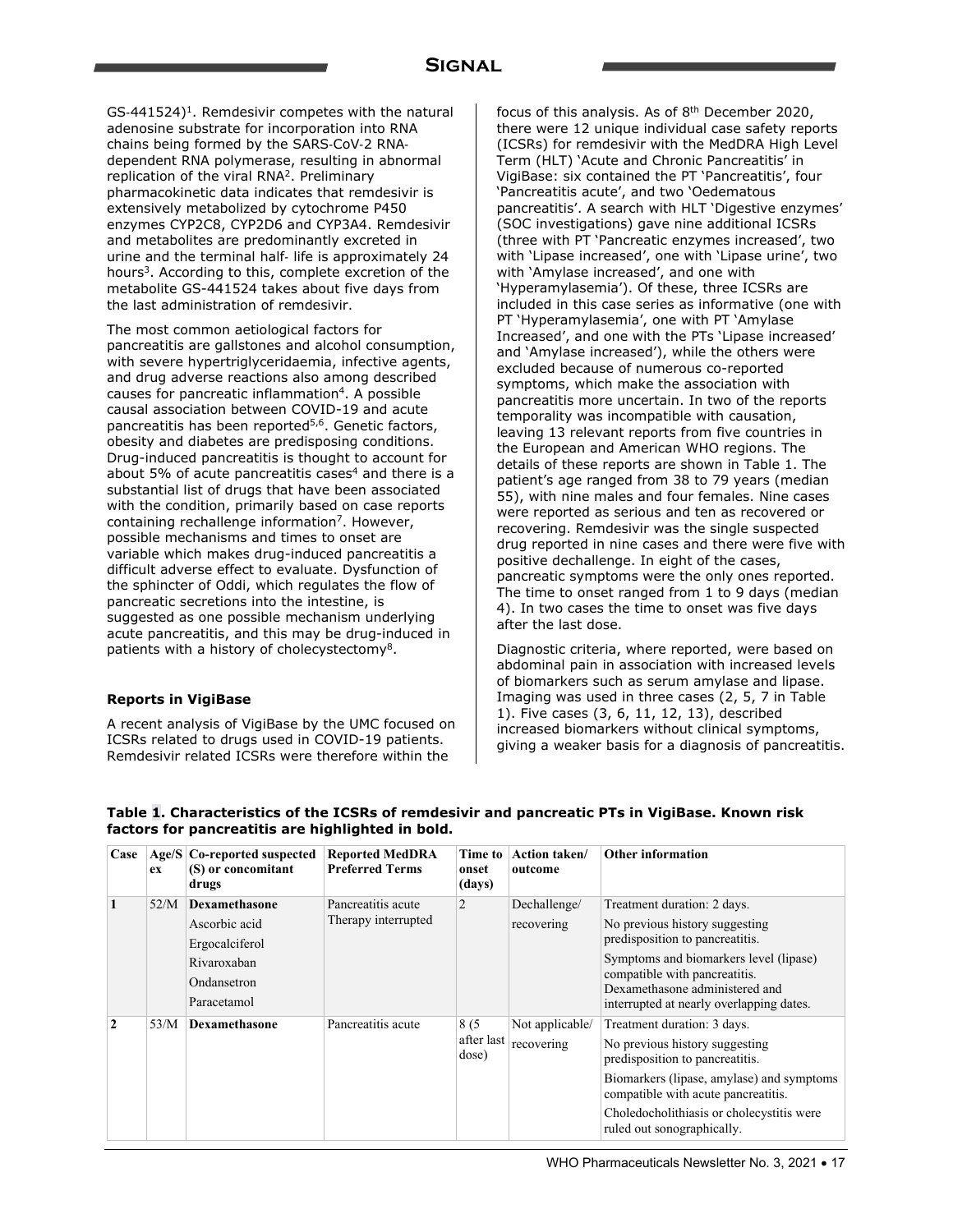| Case           | ex   | Age/S   Co-reported suspected<br>(S) or concomitant<br>drugs                                                                                                                                  | <b>Reported MedDRA</b><br><b>Preferred Terms</b> | Time to<br>onset<br>(days)  | Action taken/<br>outcome      | <b>Other information</b>                                                                                                                                                                                                                                                                                                                                                                                            |
|----------------|------|-----------------------------------------------------------------------------------------------------------------------------------------------------------------------------------------------|--------------------------------------------------|-----------------------------|-------------------------------|---------------------------------------------------------------------------------------------------------------------------------------------------------------------------------------------------------------------------------------------------------------------------------------------------------------------------------------------------------------------------------------------------------------------|
|                |      |                                                                                                                                                                                               |                                                  |                             |                               | Symptoms of acute pancreatitis appear after<br>the patient has recovered from COVID-19.<br>Patient is re-hospitalized for acute<br>pancreatitis.<br>Dexamethasone administered at nearly<br>overlapping dates.                                                                                                                                                                                                      |
| 3              | 64/F | Dexamethasone (S)<br>Tocilizumab<br>Azithromycin<br>Bemiparin<br>Ceftriaxone<br>Enoxaparin<br>Oxygen<br>Acetylsalicylic acid<br>Chlorthalidone<br>Finasteride<br>Levosulpiride                | Pancreatitis acute                               | 3                           | Dechallenge/<br>recovering    | Treatment duration: 5 days.<br><b>Obesity</b> . Previous surgeries:<br>cholecystectomy<br>Biomarkers compatible with pancreatitis<br>(peak pancreatic amylase of 500 U/L).<br>Otherwise asymptomatic. Case narrative do<br>not indicate pancreatitis as a motivation of<br>therapy cessation.<br>Dexamethasone: TTO 5 days, treatment<br>duration 11 days, withdrawn.<br>Tocilizumab: one single dose, TTO: 6 days. |
| 4              | 52/F | None reported                                                                                                                                                                                 | Pancreatitis acute<br>Cholelithiasis             | Not<br>reported             | Not reported                  | Not reported                                                                                                                                                                                                                                                                                                                                                                                                        |
| 5              | 38/M | Tocilizumab (S)<br>Lopinavir;ritonavir<br>Hydroxychloroquine                                                                                                                                  | Pancreatitis<br>Pyrexia<br>Dyspnoea              | 2                           | None/<br>recovering           | Treatment duration: 10 days.<br>Concomitant condition: class 1 obesity.<br>'Five months later, a CT scan showed<br>improvement of the pancreatic injury'.<br>Tocilizumab: treatment duration 1 day, TTO<br>2 days.                                                                                                                                                                                                  |
| 6              | 69/F | None reported                                                                                                                                                                                 | Pancreatitis<br>Covid-19 Pneumonia               | 5                           | None/<br>not reported         | Treatment duration: 5 days.<br>90,4 kg.<br>'On day 5, patient's lipase was elevated to<br>1056, consistent with pancreatitis'.                                                                                                                                                                                                                                                                                      |
| $\overline{7}$ | 42/F | Escitalopram<br>Enoxaparin<br><b>Dexamethasone</b><br>Famotidine<br>Insulin<br>Metoprolol<br>Pantoprazole<br>Gabapentin<br>Oxygen                                                             | Pancreatitis                                     | 9(5)<br>after last<br>dose) | Not applicable/<br>recovering | Treatment duration: 4 days.<br>Previous history: diabetes, obesity,<br>depression.<br>Reported symptoms and biomarkers (lipase<br>elevated to 262 U/L) compatible with mild<br>pancreatitis. Ultrasound imaging excluded<br>gallstones<br>Symptoms appeared after recovery from<br>COVID-19 symptoms, although CT scan of<br>the lungs shows signs of multifocal<br>pneumonia.                                      |
| 8              | 79/M | Tocilizumab (S)                                                                                                                                                                               | Pancreatitis                                     | 4                           | Not reported                  | Not reported                                                                                                                                                                                                                                                                                                                                                                                                        |
| 9              | 70/M | <b>Furosemide (S)</b><br>Paracetamol<br>Amiodarone<br>Warfarin<br>Acetylsalicylic acid<br>Tazobactam<br>Ramipril<br>Piperacillin<br>Prednisolone<br>Ciprofloxacin<br>Bisoprolol<br>Spiramycin | Pancreatitis                                     | 7                           | Dechallenge/<br>recovered     | Treatment duration: 6 days.<br>Died of COVID-19 infection nine days after<br>pancreatic symptoms resolved.<br>Furosemide: treatment duration 2 days, TTO<br>3 days, withdrawn.<br>Diagnostic criteria not provided.                                                                                                                                                                                                 |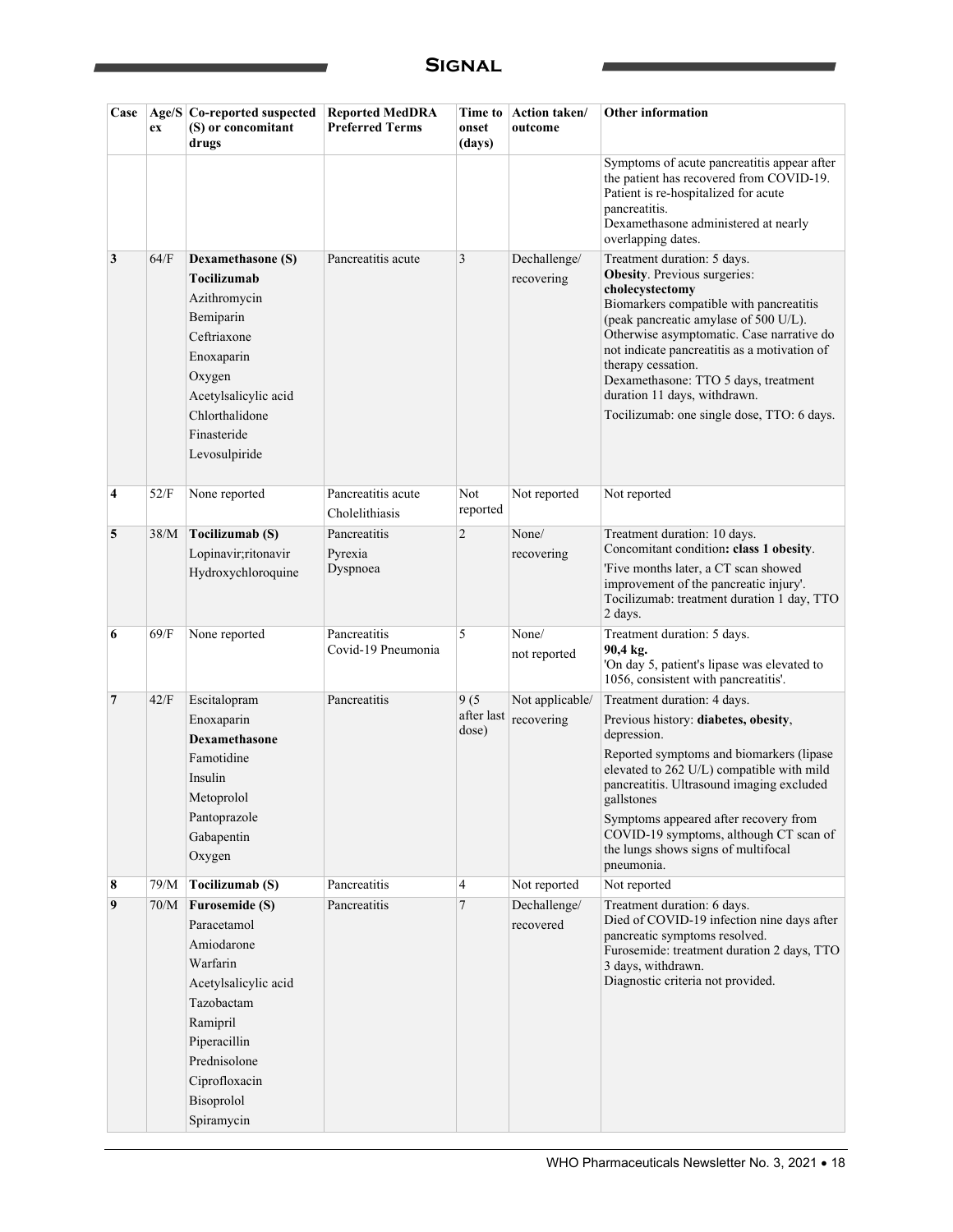| Case | Age/S<br>ex | Co-reported suspected<br>(S) or concomitant<br>drugs | <b>Reported MedDRA</b><br><b>Preferred Terms</b> | Time to<br>onset<br>(days) | <b>Action taken/</b><br>outcome                                                                              | <b>Other information</b>                                                                                                                                                                                                                                                                                                                                                                   |
|------|-------------|------------------------------------------------------|--------------------------------------------------|----------------------------|--------------------------------------------------------------------------------------------------------------|--------------------------------------------------------------------------------------------------------------------------------------------------------------------------------------------------------------------------------------------------------------------------------------------------------------------------------------------------------------------------------------------|
|      |             | Heparin<br>Cefotaxime                                |                                                  |                            |                                                                                                              |                                                                                                                                                                                                                                                                                                                                                                                            |
| 10   | 42/M        | Ceftriaxone<br>Heparin<br>Azithromycin               | Oedematous<br>pancreatitis<br>Hepatitis          | 6                          | Not applicable/<br>recovering                                                                                | Treatment duration: unclear.<br>Concomitant condition: abdominal pain<br>(since 14 days before pancreatitis).<br>Hepatitis: TTO 4 days.<br>No diagnostic criteria are provided for<br>oedematous pancreatitis.                                                                                                                                                                             |
| 11   | 59/M        | Simvastatin                                          | Amylase increased                                | 1                          | Not withdrawn/<br>not recovered<br>(but amylase)<br>levels are<br>decreasing after<br>therapy<br>conclusion) | Reported symptom: increased amylase to<br>243U/L one day after treatment initiation<br>and 469U/L six days after initiation.<br>Amylase increase has a registered peak<br>(841U/L) nine days after initiation and start<br>decreasing again $(512U/L)$ 13 days after<br>initiation (3 days after therapy completion).<br>No medical history pointing to<br>predisposition to pancreatitis. |
| 12   | 55/M        | Methylprednisolone<br>Furosemide                     | Hyperamylasaemia                                 | 1                          | Dechallenge/<br>recovering                                                                                   | Treatment duration: 4 days.<br>From the start of treatment with remdesivir.<br>serum amylase progressively increased to<br>4500 U/L (upper limit normal 136 U/L) and<br>began to decrease after the last dose was<br>omitted.                                                                                                                                                              |
| 13   | 74/M        | Venlafaxine<br>Hydroxycarbamide                      | Amylase increased<br>Lipase increased            | $\overline{4}$             | Dechallenge/<br>recovering                                                                                   | Not reported                                                                                                                                                                                                                                                                                                                                                                               |

 $TTO = Time to onset$ 

#### **Literature and labelling**

Publicly available information on remdesivir's safety profile, though still limited, includes hypersensitivity, infusion-related and anaphylactic reactions (rare), transaminase elevation (very common), nausea (common), headache (common), rash (common), and renal impairment (precaution). Interactions including risk of decreased antiviral activity when co-administrated with chloroquine and hydroxychloroquine have also been signalled<sup>1</sup>. The summary of product characteristics does not contain any information about remdesivir-induced pancreatic effects.

Antivirals of the nucleoside analogue class, such as those used to treat HIV, have been causally associated with pancreatitis, with inhibition of mitochondrial DNA synthesis as the underlying mechanism<sup>9</sup>. Given that remdesivir is also a nucleoside analogue, based on the criteria of plausibility and analogy, it seems sensible to monitor pancreatic reactions reported in connection with remdesivir. Despite scarce data, the theoretical possibility of a similar mechanism for remdesivir, together with the need for monitoring, has been pointed out<sup>10</sup>.

#### **Discussion and conclusion**

When evaluating the plausibility of a causal relation

between the use of remdesivir and development of pancreatitis, a confounding factor is that pancreatitis might be a clinical manifestation of COVID-19 itself. Although still uncertain, such a clinical feature of COVID-19 is indicated by the pancreatic expression of SARS-CoV-2 molecular target ACE-2<sup>11</sup>, by case reports,<sup>5,6</sup> and by the fact that the infection was associated with increased biomarkers of pancreatic injury<sup>12</sup> (which, however, taken alone should not necessarily be interpreted as pancreatic dysfunction<sup>13</sup>). Reports that can help discern confounding with underlying COVID-19 disease are therefore of particular interest.

This series contains three cases that are interesting in that they point to a COVID-19 independent onset of the pancreatic symptoms (cases 2, 7 and 9 in Table 1). Cases 2 and 7 describe symptoms of pancreatic injury appearing after recovery from the COVID-19 infection, both on day 5 after the last dose of remdesivir. Bearing in mind the available pharmacokinetic data $3$  these timeframes may be considered clinically reasonable, if we accept the possibility that the process of injury commenced before the symptoms appeared. In both cases remdesivir is the only suspected drug, although dexamethasone, which has on rare occasions been associated with pancreatitis<sup>14</sup>, is reported as concomitant in both. The cases thus provide some indication of a COVID-19 independent pancreatic injury. Since in both cases alternative causes were excluded by imaging, and since the patient in case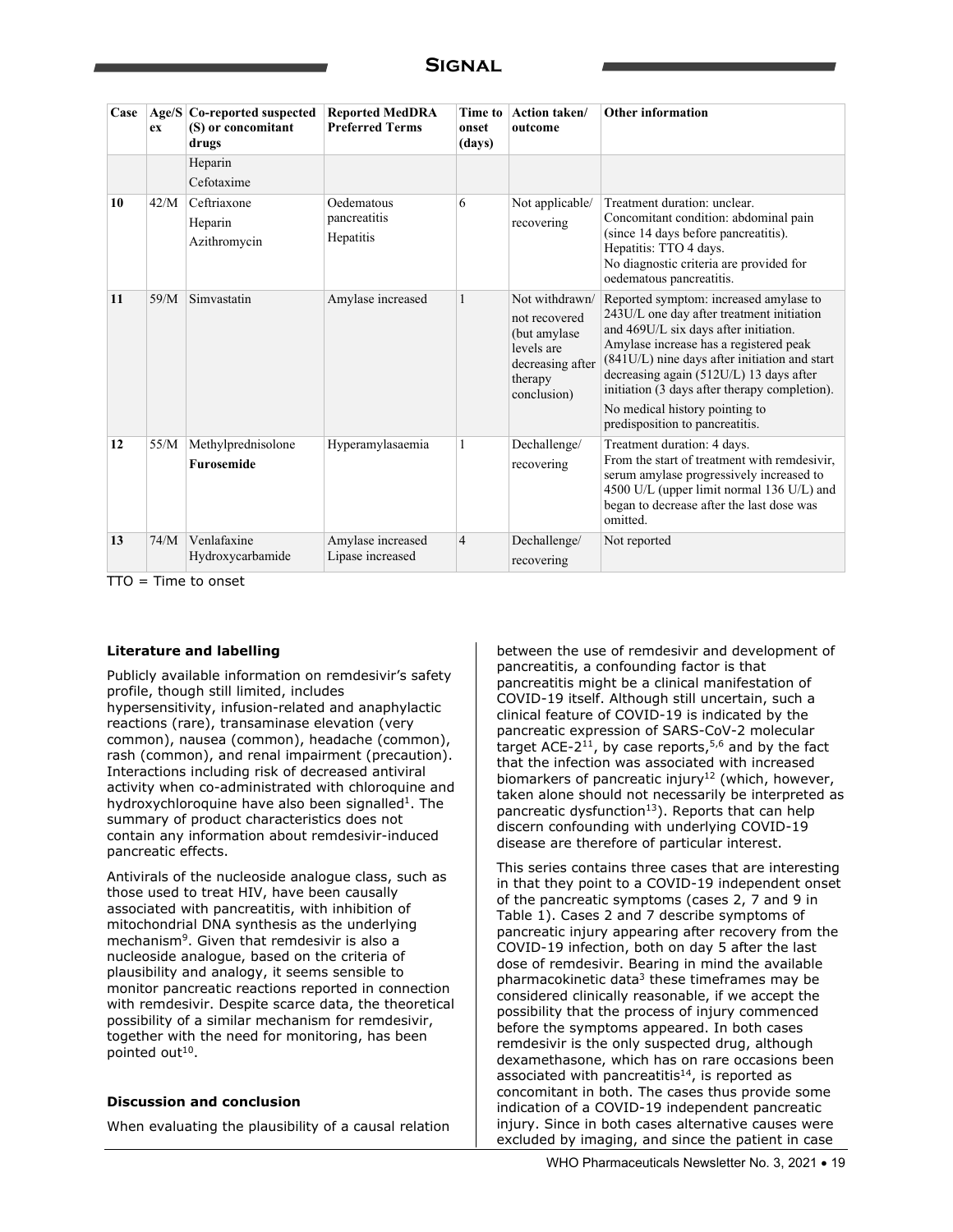2 is described as healthy before contracting COVID-19, and the patient in case 7 has no described relevant co-morbidity except for obesity, they speak in favour of drug-induced pancreatitis, with both remdesivir and dexamethasone suspect. Evidence in the same direction is provided by case 9, reporting a positive dechallenge with improvement of pancreatitis while the patient was still severely unwell from COVID-19. Here, furosemide, for which pancreatitis is a known rare reaction, is reported as co-suspected with a short treatment duration (two days) and a time to onset of three days. Death from COVID-19 occurred nine days after recovery from pancreatitis, although detailed diagnostic criteria for pancreatitis (and recovery) are not provided in the report.

In two of the cases remdesivir is the only reported drug, however these are not very informative. In one of them (case 6) elevated lipase is reported on the fifth and last day of remdesivir treatment.

Most cases in the series are confounded by concomitant or co-suspected drugs that might contribute to, or cause, the pancreatic symptoms. Dexamethasone, associated on rare occasions to pancreatitis14, is reported as concomitant or cosuspected, and administered at almost overlapping days with remdesivir in four cases. One case of increased serum amylase (case 12, Table 1) also mentioned the concomitant use of furosemide, for which pancreatitis is a known reaction, however the rise in serum amylase was noted after the beginning of remdesivir therapy, increased as therapy continued, and normalised after discontinuation. Tocilizumab, also linked to pancreatitis in three case studies and one FDA case report<sup>15</sup>, is co-suspected and concomitant in two of the cases here analysed. Tocilizumab has also been signalled as being causally related to pancreatitis following the COVID-19 focused analysis at UMC. For tocilizumab, the causality assessment is aided by the fact that the drug has a longer history of use and almost 200 ICSRs could be identified regardless of the indication. With a novel medication such a remdesivir, exclusively indicated for COVID-19, evidence is still sparse.

One case (case 3, Table 1) describes a COVID-19 patient with a history of cholecystectomy who presented with increased serum amylase after three days of therapy with remdesivir and dexamethasone. In rare cases, recent cholecystectomy predisposes to acute pancreatitis, but the details do not provide the date of surgery, making it difficult to evaluate the predisposition of this patient<sup>8</sup>. Remdesivir and dexamethasone may have increased the risk for developing pancreatitis in a patient with prior cholecystectomy.

In summary, at the time of writing, remdesivir has recently received emergency approval, with scarce pre-approval experimental use for this indication. The first reports of clinical experiences with remdesivir for COVID-19 treatment have started to appear in the literature but are still sparse; to our knowledge, none present safety concerns regarding pancreatic reactions. Limited remdesivir characterisation, incomplete knowledge about COVID-19 pathophysiology, and the substantial number of concomitant medications used to treat COVID-19, make causality assessment and clinical analyses of ICSRs particularly challenging.

In this situation, we argue that the criteria of analogy with similar drugs and biological plausibility could be used for support. Remdesivir shares the mechanism of action with other approved nucleoside analogues, including those used to treat HIV, which are thought to cause pancreatitis, most commonly through mitochondrial toxicity. Although there is no evidence for the pancreatic toxicity of remdesivir, it has been pointed out that there is a theoretical possibility for a common mechanism of action between remdesivir and similar antiviral drugs<sup>10</sup>.

The case series here presented offers some evidence of COVID-19 independent, drug-induced pancreatic symptoms in COVID-19 patients. The temporality and the positive dechallenge in several of the cases supports the hypothesis that remdesivir, together with other COVID-19 treatments, may have caused or contributed to the onset of symptoms compatible with pancreas injury.

Taking into account the particular uncertainties in relation to the disease treated, and the possible role of concomitant treatments, although not a strong signal, there is reason to further monitor the hypothesis of a causal relationship between remdesivir treatment and pancreatic toxicity.

### **References**

- 1. European Medicines Agency. Summary of product characteristics for Veklury. Available from: https://www.ema.europa.eu/en/documents/oth er/veklury-product-information-approvedchmp-25-june-2020-pending-endorsementeuropean-commission\_en.pdf. Accessed: September 21, 2020.
- 2. Warren TK, Jordan R, Lo MK, Ray AS, Mackman RL, Soloveva V, et al. Therapeutic efficacy of the small molecule GS-5734 against Ebola virus in rhesus monkeys. *Nature*. 2016;531(7594):381-5.
- 3. Eastman RT, Roth JS, Brimacombe KR, et al. Remdesivir: A Review of Its Discovery and Development Leading to Emergency Use Authorization for Treatment of COVID-19. *ACS Cent Sci*. 2020;6(5):672-683.
- 4. Forsmark CE, Vege SS, Wilcox CM. Acute Pancreatitis. N Engl J Med. 2016;375(20):1972- 81.
- 5. Aloysius MM, Thatti A, Gupta A, Sharma N, Bansal P, Goyal H. COVID-19 presenting as acute pancreatitis. *Pancreatology*. 2020;20(5):1026-1027.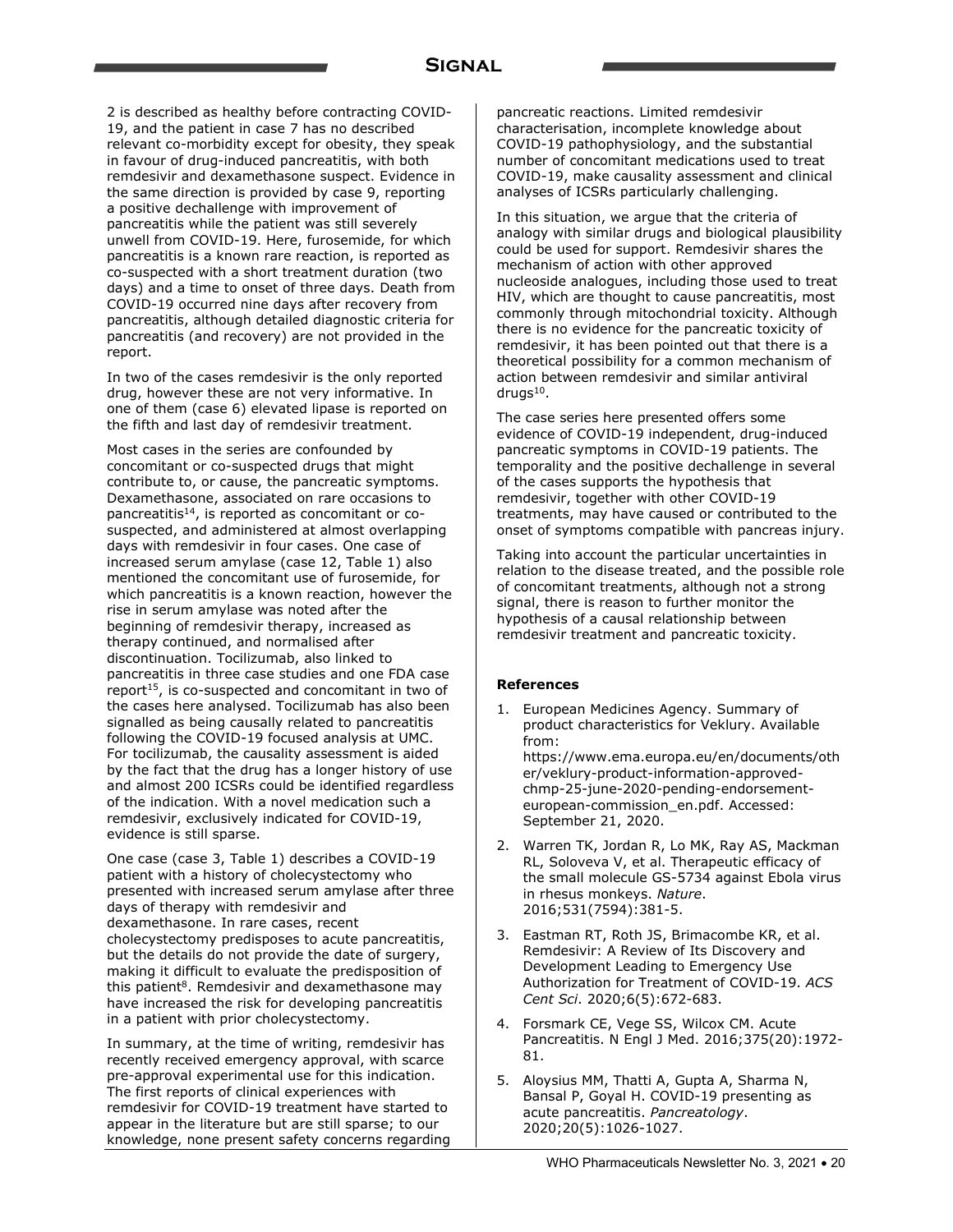- 6. Kumaran NK, Karmakar BK, Taylor OM. Coronavirus disease-19 (COVID-19) associated with acute necrotising pancreatitis (ANP). *BMJ Case Rep CP*. 2020;13(9):e237903.
- 7. Badalov N, Baradarian R, Iswara K, Li J, Steinberg W, Tenner S. Drug-Induced Acute Pancreatitis: An Evidence-Based Review. *Clin Gastroenterol Hepatol*. 2007;5(6):648-661.e3. doi:10.1016/j.cgh.2006.11.023
- 8. Vaghlkar, K., Pawanarkar, A., Vagholkar S., Pathan S., Desai R. Post cholecystectomy pancreatitis: a misleading entity. *International Surgery Journal*. 2016; 3(2): 941-3
- 9. Oliveira NM, Ferreira FAY, Yonamine RY, Chehter EZ. Antiretroviral drugs and acute pancreatitis in HIV/AIDS patients: is there any association? A literature review. *Einstein*. 2014;12(1):112-119.
- 10. Jorgensen SCJ, Kebriaei R, Dresser LD. Remdesivir: Review of Pharmacology, Preclinical Data, and Emerging Clinical Experience for COVID-19. *Pharmacother J Hum Pharmacol*

*Drug Ther*. 2020;40(7):659-671.

- 11. Dioscoridi L. Pancreas and coronavirus disease-2019. Pancreas Open J. 2020;4(1):1-2.12.
- 12. Wang F, Wang H, Fan J, Zhang Y, Wang H, Zhao Q. Pancreatic Injury Patterns in Patients With Coronavirus Disease 19 Pneumonia. *Gastroenterology*. 2020;159(1):367-370.
- 13. de-Madaria E, Siau K, Cárdenas-Jaén K. Increased amylase and lipase in patients with COVID-19 pneumonia: don´t blame the pancreas just yet! *Gastroenterology*.2020 2020. doi:10.1053/j.gastro.2020.04.044
- 14. Ataallah B, Abdulrahman M, Al-Zakhari R, Buttar BS, Nabeel S. Steroid-Induced Pancreatitis: A Challenging Diagnosis. *Cureus*. 2020;12(7).
- 15. Flaig T, Douros A, Bronder E, Klimpel A, Kreutz R, Garbe E.. Tocilizumab-induced pancreatitis: case report and review of data from the FDA Adverse Event Reporting System. Journal of clinical pharmacy and therapeutics. 2016; 41(6):718-721.

### Response from Gilead

#### **For the response to the WHO-UMC regarding pancreatic toxicity and RDV:**

First, we would like to thank you for the opportunity to review the draft signal report prepared by the Uppsala Monitoring Center (UMC) in which a potential association between remdesivir and pancreatic toxicity is discussed. Gilead has been and is continuously monitoring events reported as pancreatic toxicity as part of its standard signal detection process. In fact, a signal of acute pancreatitis was identified by Gilead in March 2021 based on a literature case report where acute pancreatitis was deemed possibly associated with remdesivir by the author (Khadka 2021). A total of 29 potential pancreatitis cases were identified for review in the context of over 1 million patients treated with remdesivir. Review of the cases reported to Gilead did not provide sufficient evidence of a causal association with acute pancreatitis and remdesivir (i.e., the signal was not validated). Of the cases reviewed, 14% were inconsistent with a diagnosis of acute pancreatitis or were complications of concurrent bacterial infection or malignancy, in 17% the pancreatitis symptoms predated the exposure to remdesivir, 24% contained insufficient information , and 45% included drugs known to induce pancreatitis, with some cases also involving contribution of risk factors for pancreatitis and/or severe complications of COVID-19 infection and its treatment (including the Khadka report). In summary, consistent with the findings of UMC, uncertainties in relation to the role of COVID-19 disease, severity of the patient's illness and the possible role of concomitant treatments provided alternative etiologies for the events of pancreatitis.

Gilead will continue to monitor events of pancreatitis through routine pharmacovigilance. Safety information received from all sources is carefully evaluated on an ongoing basis for any new safety signals and the prescribing information is updated promptly as new adverse drug reactions are identified.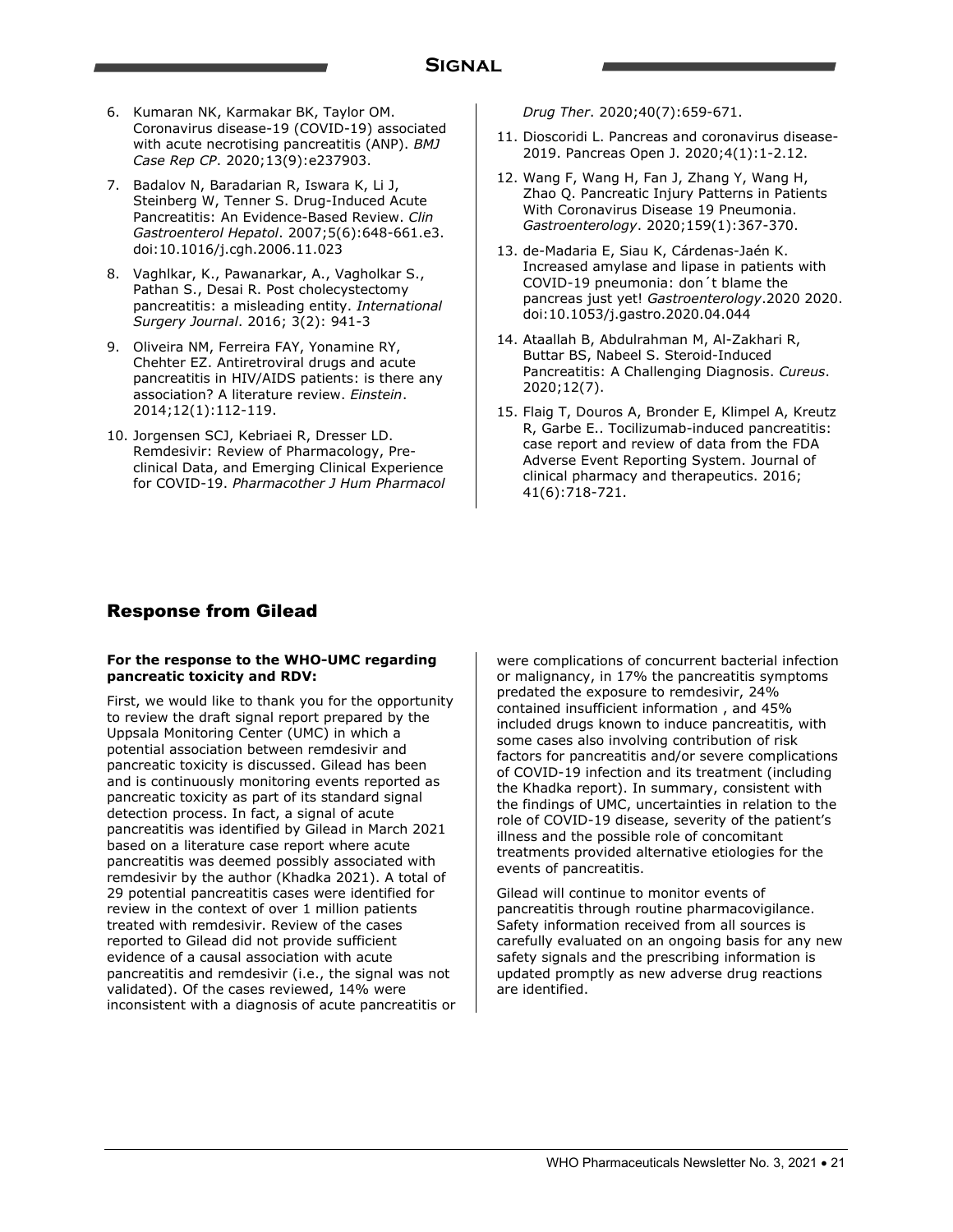### Tocilizumab and Pancreatitis

*Dr. Ian Boyd, Australia* 

### **Summary**

Tocilizumab (TCZ) is a humanised monoclonal antibody against interleukin-6 (IL-6) and is indicated in the treatment of rheumatoid arthritis (RA) as well as some other forms of arthritis. TCZ has also been approved for chimeric antigen receptor T-cell therapy induced cytokine release syndrome and has been used recently in the treatment of patients with severe COVID-19 infection. A recent analysis by the UMC of the WHO global database of ICSRs, VigiBase, focused on drugs used in COVID-19 patients. As of 29 November 2020, the UMC analysis identified five individual case safety reports (ICSRs) in VigiBase which reported pancreatitis or pancreatitis acute with the use of TCZ for COVID-19. There are 202 reports (189 de-duplicated) for the combination, regardless of indication, and in respect of the 189 de-duplicated cases the IC is  $0.6$  and the IC $_{025}$  is 0.4, which indicates a disproportionate association. An analysis of the 189 cases was considered impractical so it was restricted to those 41 cases with more complete information. These reports were from Belgium, Croatia, Denmark, France, Germany, Greece, Japan, Spain, and the United Kingdom.

TCZ appears to be a likely cause as it was the only suspected drug in 31 of the 41 reports. With 25 cases which occurred from one week to ten months, the time to onset is consistent with other well recognised drug causes of pancreatitis. Patients were reported as recovered or recovering in 32 of the 41 cases, not recovered in eight cases, and there was a fatal outcome in the remaining case. In the 32 cases where recovery was reported, TCZ was withdrawn in 25 cases. Recovery after withdrawal is consistent with an effect of the drug. There are also reports of the association in the literature.

### **Introduction**

Tocilizumab (TCZ) is a humanised monoclonal antibody against interleukin-6 (IL-6) and is indicated for the treatment of rheumatoid arthritis  $(RA)$  as well as some other forms of arthritis.<sup>1</sup> TCZ has also been approved for chimeric antigen receptor T-cell therapy induced cytokine release syndrome and has been used recently in the treatment of patients with severe COVID-19 infection. The most reported adverse reactions include upper respiratory tract infections, nasopharyngitis, headache, hypertension, and increased liver function tests. More serious adverse reactions include serious infections, complications of diverticulitis, and hypersensitivity reactions.

Acute pancreatitis is an inflammatory disease of the pancreas, characterized by abdominal pain,

frequently severe and of sudden onset, and is almost always accompanied by increased pancreatic enzymes in the blood and urine. Although in about 80% of cases the disease is mild to moderate, severe pancreatitis has a mortality rate of 20%. Drug-induced pancreatitis is usually an acute condition.2,3

Gallstones are the leading cause of acute pancreatitis (21-33%) with alcohol as the next most common cause (16-27%). Other common causes include hypertriglyceridaemia, hypercalcemia, familial (hereditary) pancreatitis, and viral infections.4 Approximately 0.1-5% of cases of acute pancreatitis are drug-related.2,4 More than 500 medications have been implicated as a cause of acute pancreatitis and many of them have been shown to have a definite association.<sup>4</sup> Responsible drugs include azathioprine, 6-mercaptopurine, oestrogens, tetracycline, valproic acid, sulindac, ACE inhibitors, HMG-CoA reductase inhibitors (statins), isoniazid and anti-HIV medications.3,4

### **Reports in VigiBase**

A recent analysis by the UMC focused on drugs used in COVID-19 patients. It has been suggested that severe COVID-19 infection is associated with a cytokine storm and pulmonary inflammation secondary to a dysregulated host immune response. As TCZ is indicated for clinical management of cytokine release syndrome, it may be useful to ameliorate the intense inflammatory manifestations associated with severe COVID-19 infection. There were many publications in 2020 which described studies on the use of TCZ in COVID-19 patients, and although the results have been mixed, a recent publication has demonstrated that TCZ reduced the likelihood of progression to the composite outcome of mechanical ventilation or death, but it did not improve survival.<sup>5</sup> As of 29 November 2020, the UMC analysis identified five individual case safety reports (ICSRs) which reported pancreatitis or pancreatitis acute with TCZ for the indications 'COVID-19' or 'Corona virus infection' in the WHO global database of ICSRs, VigiBase. There are 202 reports (189 de-duplicated) for the combination regardless of indication.

With respect to the 189 de-duplicated cases regardless of indication, the Information Component (IC) is 0.6 (189 observed, 125 expected) and the IC<sub>025</sub> is 0.4 which indicates a disproportionate association. In 148 of these cases, TCZ is the only suspected drug. An analysis of the 189 cases was considered impractical so it was restricted to those cases with more complete information and only those cases with age and gender, start date and action taken with TCZ, date of onset and recovery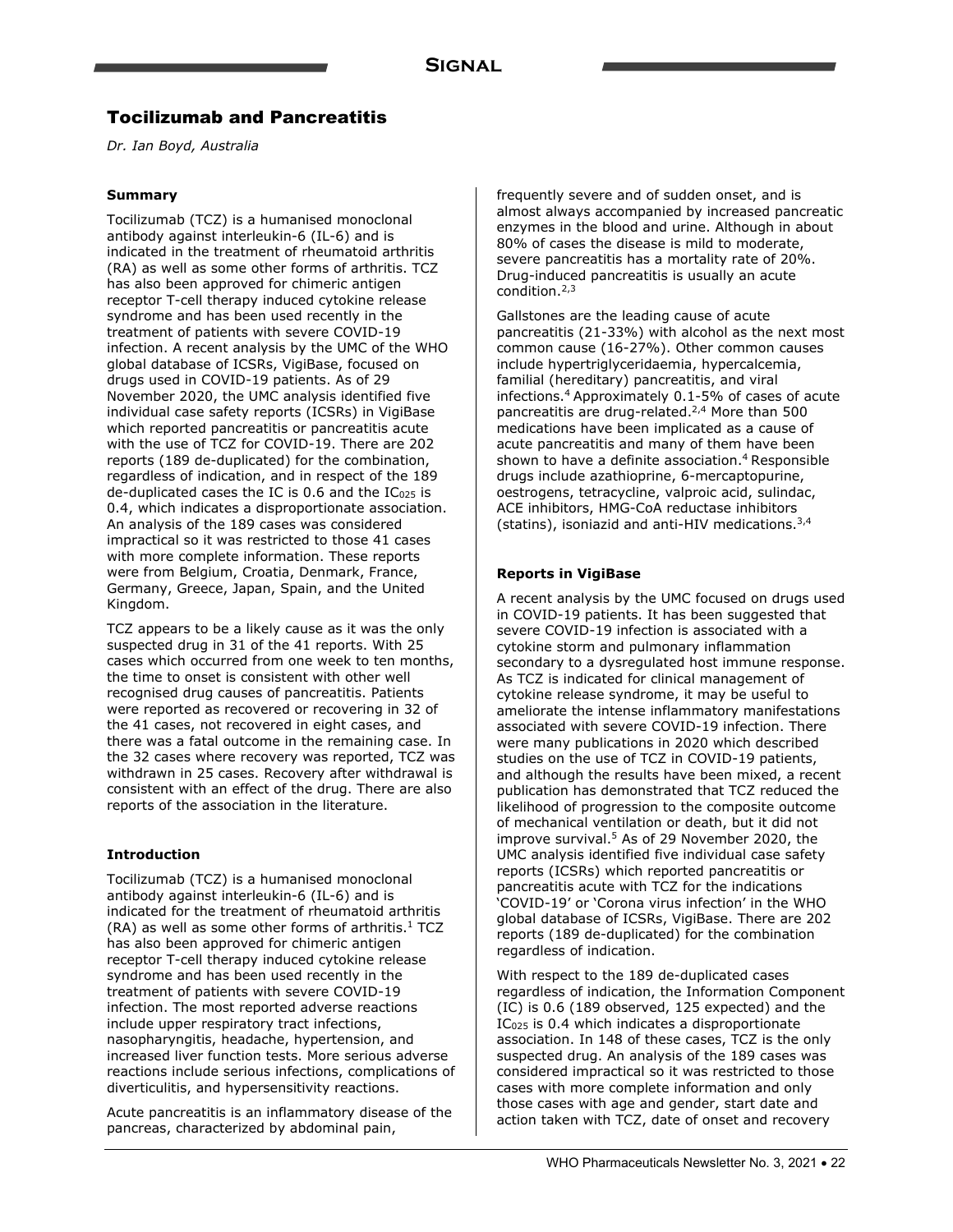information were considered. These cases are shown in Table 1.

There were 41 such cases submitted by France (18 cases), Spain and the United Kingdom (both 5), Japan (4), Germany (3), Croatia and Greece (both 2), and Belgium and Denmark (both 1). There was one additional case from Switzerland involving a 30-year-old male which met the criteria, but use of TCZ occurred after onset of the reaction and it was not considered. A majority of the patients were female (26), which is not surprising as the most common indication was RA, a disease which has a predominance of female patients. Ages ranged from 5 to 83 years, with a median age of 54.5 years which is relatively young.

TCZ was the only suspected drug in 31 of the 41 cases. In the remaining ten, there were multiple suspected drugs, but the only other drugs suspected more than once were the closely related corticosteroids, prednisone, prednisolone, and methylprednisolone (in 4 cases), and hydroxychloroquine (in 2 cases). Other commonly occurring concomitant drugs included corticosteroids (13 cases), drugs for the treatment of hypertension (11 cases), proton pump inhibitors and other drugs for the treatment of the gastrointestinal tract (9), methotrexate (8), drugs for the treatment of pain (7), statins (6), and drugs for the treatment of diabetes (4) and osteoporosis (4). Corticosteroids and methotrexate are commonly used in association with TCZ and the other concomitant drugs were generally reflective of other underlying conditions which accompany the condition for which TCZ was prescribed, particularly RA. In fact, RA was the indication in 28 of the 41 reports. There were a variety of indications in the other 13 reports with Horton's disease, Takayasu's disease, polymyalgia rheumatica, and COVID-19 all being implicated in two reports. Dosages varied greatly depending on the indication and the condition of the patient. The most common dosage (10 patients) was 162-167 mg per week; 400-720 mg per month was reported in seven patients, and 560-800 mg over an unknown period was reported in seven patients.

Time to onset varied significantly from one day to eight years, with a median of five months. Nine cases occurred within a month and nine cases occurred from two to eight years, while almost half the cases (18) had an onset from one to eight months.

Patients were reported as recovered or recovering in 32 of the 41 cases, not recovered in eight cases, and there was a fatal outcome in the remaining case. Two of those patients who recovered were reported as recovered with sequelae but there was no information on the nature of these sequelae. In the 32 cases where recovery was reported, TCZ was withdrawn in 25 cases, continued in three cases, and reported as "not applicable" in the remaining four cases. In the 25 cases in which TCZ was withdrawn, it was the only drug reported in five cases, and the only drug reported withdrawn in 16

cases. In the remaining four cases, there were other drugs which were withdrawn but in three of these cases, they are not known to be associated with pancreatitis. In one case (Case 1), a medicine containing both an ACE inhibitor and a statin (which are possible causes of pancreatitis) was also withdrawn. Patients were reported as not recovered in eight cases. In these cases, TCZ was withdrawn in four cases, continued in three cases and the action with the drug was reported as "not applicable" in the remaining case. The other case had a fatal outcome.

Pancreatitis or acute pancreatitis was the only reaction reported in 28 of the 41 reports. In another four cases, there were additional reactions that related to pancreatitis such as abdominal pain (4 cases), amylase increased (2), and diarrhoea (2). In the remaining nine cases, there was a variety of other reactions but no obvious pattern to these reactions apart from some known to be associated with TCZ use, such as hypertriglyceridaemia (3 cases) and abnormal liver functions tests (3).

#### **Labelling and literature**

The product literature does not refer to pancreatitis.<sup>1</sup> It does, however, indicate that hypertriglyceridaemia is an uncommon reaction. As noted above, hypertriglyceridaemia is a possible cause of pancreatitis and three of the cases in this series refer to hypertriglyceridaemia as an additional adverse reaction.

There have, however, been several cases of pancreatitis in association with TCZ reported in the literature. Flaig and co-workers described a 40 year-old male who developed pancreatitis about two weeks after the second dose of TCZ for treatment of RA.6 The authors ruled out other causes of pancreatitis, TCZ was withdrawn and the patient recovered. The authors also noted that there had been three previous reports of this association. Parekh and colleagues described a patient receiving TCZ for RA who developed acute necrotising pancreatitis, and in a paper on the REACTION study, Takeuchi and colleagues reported acute pancreatitis as an adverse event in one patient.<sup>7,8</sup> In the other case, a 60-year-old man with RA developed severe hepatitis after the use of TCZ for three months. At the same time, he was noted to have developed mild pancreatitis, characterised by elevated lipase levels.9 Flaig and colleagues also reviewed the FAERS database in the United States and noted 74 pancreatic adverse events in association with TCZ including 52 cases of acute pancreatitis.6 More recently, in response to the increased use of TCZ in COVID-19, the FAERS database was investigated for the occurrence of statistically significant reporting odds ratios (RORs) for hepatic reactions in association with TCZ.<sup>10</sup> Statistically significant RORs were found for the 61 cases of acute pancreatitis (ROR: 1.99, 95% CI 1.55-2.56) and for the 151 cases of pancreatitis (ROR: 1.65, 95% CI 1.41-1.94). In another recent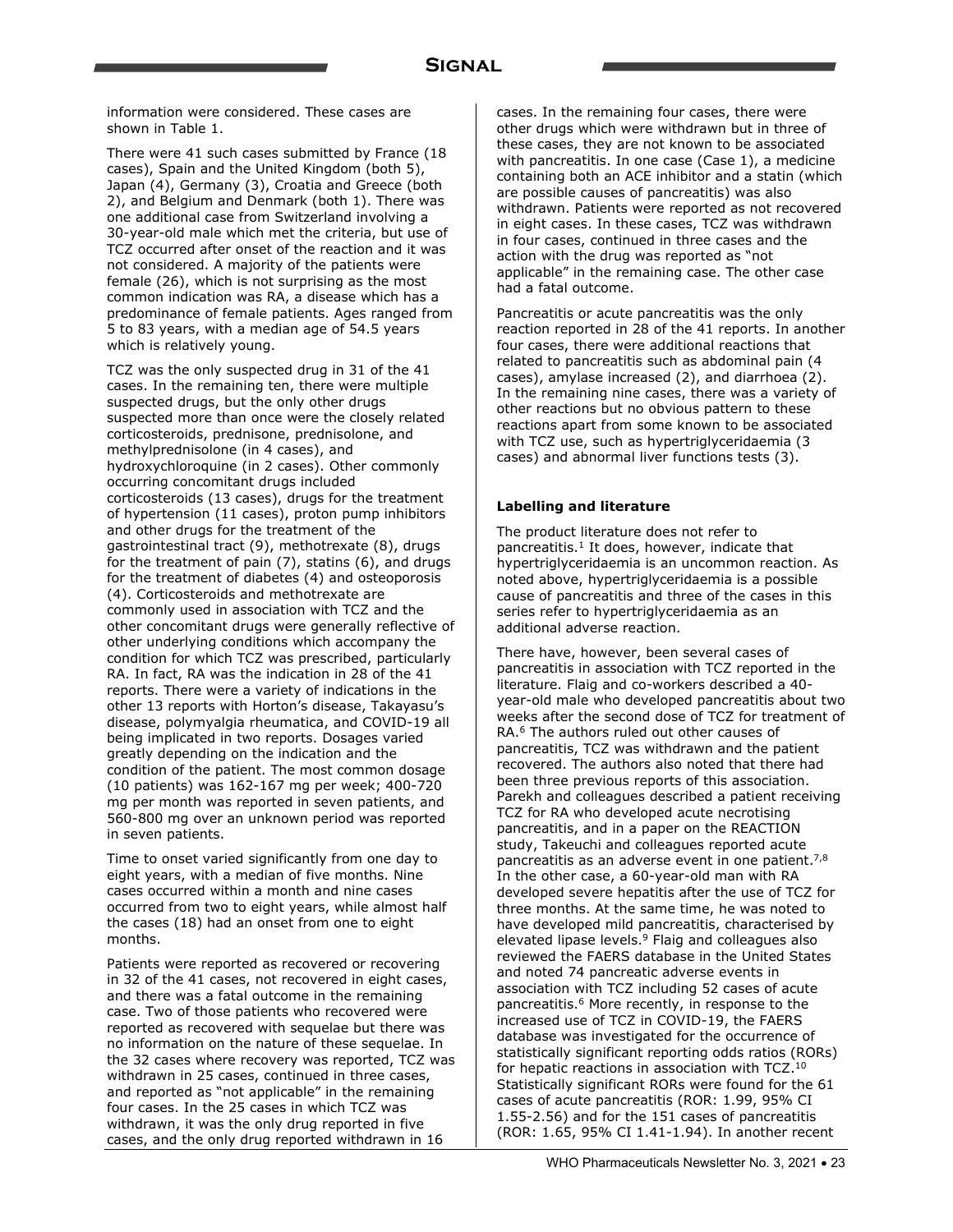review of TCZ in COVID-19, Morrison and coworkers reported two cases of acute hypertriglyceridaemia in association with TCZ, one of which had elevated levels of serum amylase. $11$ 

### **Discussion and Conclusion**

A UMC analysis has identified 189 de-duplicated cases of pancreatitis or pancreatitis acute with TCZ regardless of indication, with an IC of 0.6 and an IC<sub>025</sub> of 0.4 which indicates a disproportionate association. An analysis of the 189 cases was considered impractical so it was restricted to those cases with more complete information.

TCZ appears to be a likely cause as it was the only suspected drug in 31 of the 41 reports. In the remaining ten reports, there were multiple suspected drugs, but the only other drugs suspected more than once were the closely related corticosteroids, prednisone, prednisolone, and methylprednisolone (in four cases) and hydroxychloroquine (in two cases).

Time to onset varied significantly, from one day to eight years, with a median of five months. Nine cases occurred within a month and another nine occurred from two to eight years, while almost half the cases (18) had an onset of one to eight months. With 25 cases which occurred from one week to ten months, the time to onset is consistent with other well recognised drug causes of pancreatitis. A case control study with ACE inhibitors has shown that the highest risk was during the first six months of therapy while the time to onset with enalapril has been reported to be from five weeks to one year.<sup>4</sup> Two cases of rechallenge with angiotensin receptor antagonists occurred, initially from four days to three months, while pancreatitis rarely occurs within the first three months of treatment with statins.4 Two cases of rechallenge with tetracycline occurred initially within four days to three months, while time to onset with isoniazid occurred between 11 and 21 days.<sup>4</sup> Onset with azathioprine and mercaptopurine occurred within the first few weeks.4 It was interesting that the two cases in which TCZ was used for treatment of COVID-19, the time to onset was short at one and eight days, respectively. The time to onset in those other cases (with a lower level of information) in which TCZ was used to treat COVID-19, although unknown, must have also been relatively short due to the short time period from the date TCZ was first used for that indication to the date the most recent cases have been submitted. On the other hand, those cases with a longer time to onset would not have yet occurred so it is not possible to draw any conclusions on this point. There have also been case reports of acute pancreatitis in association with COVID-19, although strong evidence of causality is lacking. If both COVID-19 and TCZ were possible causes, the time to onset may be shortened.<sup>12,13,14</sup>

Patients were reported as recovered or recovering in 32 of the 41 cases, not recovered in eight cases and there was a fatal outcome in the remaining

case. In the 32 cases where recovery was reported, TCZ was withdrawn in 25 cases, continued in three cases, and reported as "not applicable" in the remaining four cases. Recovery after withdrawal is consistent with an effect of the drug. When drugs such as TCZ are used periodically, the nature of drug withdrawal may not be straightforward and the reporting of "not applicable" for the action taken with the drug may reflect such difficulties in interpretation. In two of these four cases, the reaction appeared a few days after the completion of a course of TCZ, so the result is the same as if the drug was deliberately withdrawn. In another case, the reaction appeared and resolved in the period between two doses one month apart. The remaining case was difficult to interpret.

In the eight cases where patients were reported as not recovered, TCZ was withdrawn in four cases, continued in three cases and the action with the drug was given as "not applicable" in the remaining case. In one of the four cases in which TCZ was withdrawn, this was only done after a final dose was given a day after onset of pancreatitis so interpretation in this case is difficult. In another case, TCZ was continued on a weekly basis for another three months after the onset of pancreatitis and then for a further three months after a fourmonth period of no treatment. The remaining two cases describe a lack of recovery despite drug withdrawal. The remaining case where the action with the drug was "not applicable", was difficult to interpret.

The lack of recovery in the three cases in which the drug was continued is consistent with an effect of the drug. In one of the cases, however, the patient died five days after onset of pancreatitis. The cause of death appeared to be complications of COVID-19 disease. The remaining case also had a fatal outcome. The patient developed acute, necrotising pancreatitis three months after commencing TCZ and four weeks after it was withdrawn. The patient died three weeks later. The cause of death was not stated but necrotising pancreatitis has a relatively high rate of mortality and may have been the cause of death.

The product literature does not refer to pancreatitis but there have been several cases of pancreatitis in association with TCZ reported in the literature. The case report by Flaig and coworkers is well documented, with other causes of pancreatitis ruled out, recovery after TCZ withdrawal, and strongly suggests that TCZ is the cause of the pancreatitis.<sup>6</sup> Although not as well documented, the other four publications which describe pancreatitis or increased serum amylase levels in association with TCZ strengthen the proposition that TCZ is a possible cause of pancreatitis. This possibility is further strengthened by the disproportionate ROR of the association in the FDA database.10

In summary, there is a signal for the association of pancreatitis and acute pancreatitis in association with TCZ. There are a significant number of reports in VigiBase and those which are well documented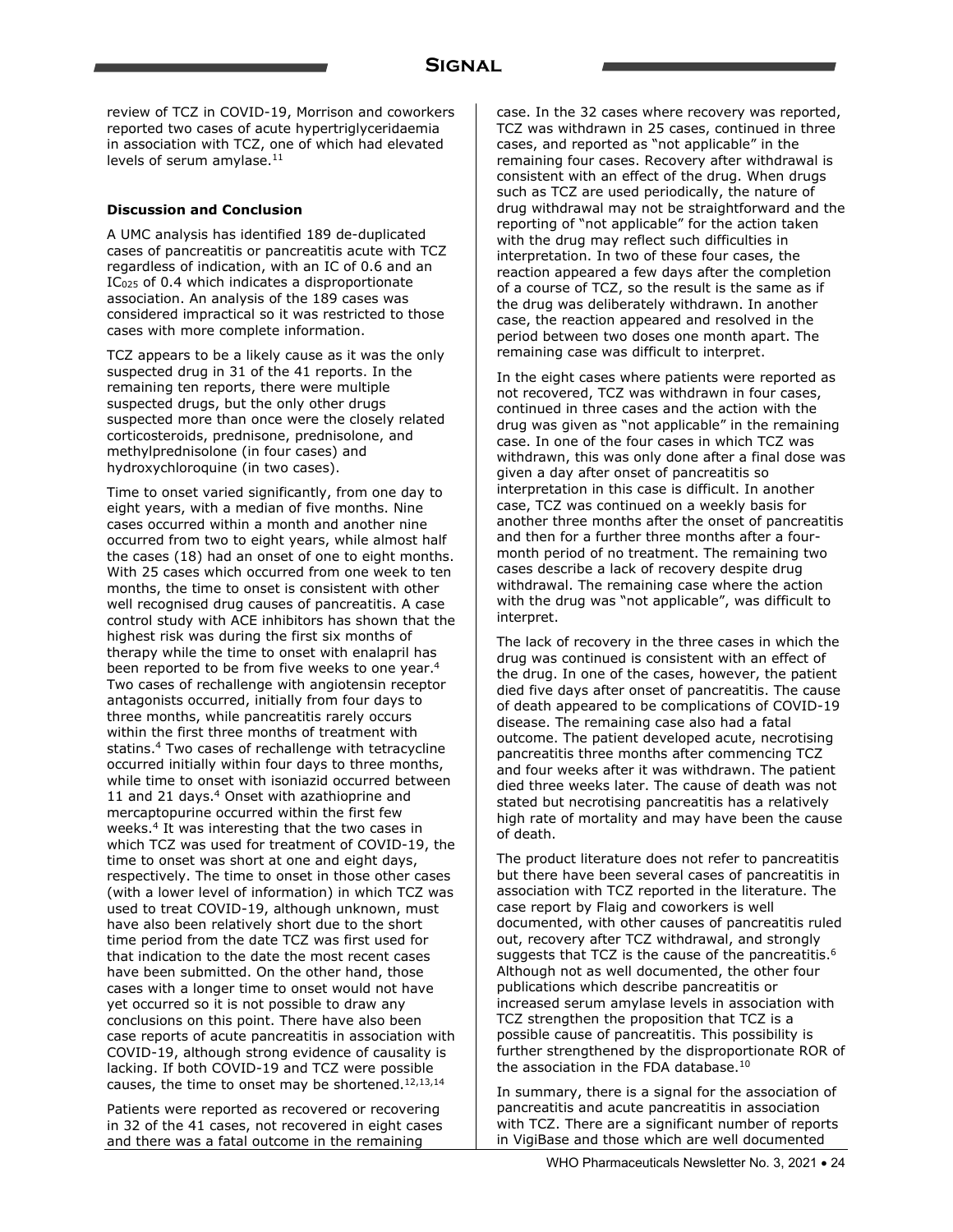have TCZ as the only suspected drug in 76% of the cases. Time to onset supports an association as does recovery after withdrawal. There are reports in the literature and both VigiBase and FAERS show a disproportionation in favour of the association.

#### **References**

- 1. Electronic Medicines Compendium: Summary of Product Characteristics for tocilizumab (RoActemra). Available from: RoActemra 20mg/ml Concentrate for Solution for Infusion - Summary of Product Characteristics (SmPC) - (emc) (medicines.org.uk). Accessed: 17 December 2020.
- 2. Longo DL, Fauci AS, Kasper DL, Hauser SL, Jameson JL, Loscalzo J, editors. Harrison's Principles of Internal Medicine. 18th ed. McGraw Hill: New York; 2011.
- 3. Mederos MA, Reber HA, Girgis MD. Acute pancreatitis: a review. JAMA 2021;325:382-90.
- 4. Balani AR, Grendell, JH. Drug-induced pancreatitis: incidence, management and prevention. Drug Saf. 2008;31:823-37.
- 5. Salama C, Han J, Yau L, Reiss WG, Kramer B, Neidhart JD, et al. Tocilizumab in patients hospitalized with Covid-19 pneumonia. N Engl J Med 2021;384:20-39.
- 6. Flaig T, Douros A, Bronder E, Klimpel A, Kreutz R, Garbe E. Tocilizumab-induced pancreatitis: case review and report of data from the FDA Adverse Event Reporting System. J Clin Pharm Ther. 2016;41:718-21.
- 7. Parekh PJ, Howerton D, Johnson DA. Not your everyday case of acute pancreatitis: a rare complication of a common diagnosis. ACG Case

Rep J 2013;1:40-3.

- 8. Takeuchi T, Tanaka Y, Amano K, Hoshi D, Nawata M, Nagasawa H, et al. Clinical, radiographic and functional effectiveness of tocilizumab for rheumatoid arthritis patients - REACTION 52-week study. Rheumatology 2011;50:1908-15.
- 9. Alfreijat M, Habibi M, Bhatia P, Bhatia A. Severe hepatitis associated with tocilizumab in a patient with rheumatoid arthritis. Rheumatology 2013;52:1340-1.
- 10. Gatti M, Fusaroli M, Caraceni P, Poluzzi E, De Ponti F, Raschi E. Serious adverse events with tocilizumab: pharmacovigilance as an aid to prioritize monitoring in COVID-19. Br J Clin Pharmacol 2020; Epub ahead of print 8 July 2020. DOI: 10.1111/bcp.14459.
- 11. Morrison AR, Johnson JM, Ramesh M, Bradley P, Jennings J, Smith ZR. Acute hypertriglyceridaemia in patients with COVID-19 receiving tocilizumab. J Med Virol 2020;92:1791-2.
- 12. Kumaran NK, Karmakar BK, Taylor OM. Coronavirus disease-19 (COVID-19) associated with acute necrotising pancreatitis (ANP). BMJ Case Rep CP. 2020;13(9):e237903. doi:10.1136/bcr-2020-237903.
- 13. Aloysius MM, Thatti A, Gupta A, Sharma N, Bansal P, Goyal H. COVID-19 presenting as acute pancreatitis. Pancreatology. 2020;20(5):1026-1027. doi:10.1016/j.pan.2020.05.003
- 14. De-Madaria E, Capurso G. COVID-19 and acute pancreatitis: examining the evidence. Nat Rev Gastroenterol Hepatol 2021,18:3-4. https://doi.org/10.1038/s41575-020-00389-y

|                | Case Age/<br>Gender | Other suspected (S) or concomitant<br>$(C)$ drugs                                                                                                                              | <b>Reactions (MedDRA preferred terms) Outcome</b>                           |                  | <b>Action taken</b><br>with drug | Time to<br>onset |
|----------------|---------------------|--------------------------------------------------------------------------------------------------------------------------------------------------------------------------------|-----------------------------------------------------------------------------|------------------|----------------------------------|------------------|
|                | 50/M                | Atorvastatin/acetylsalicylic acid/ramipril Pancreatitis<br>$(S)$ , methotrexate $(C)$                                                                                          |                                                                             | Recovered        | Withdrawn                        | 7 <sub>m</sub>   |
| $\overline{2}$ | 57/F                | None                                                                                                                                                                           | Pancreatitis acute                                                          | Recovered        | Continued                        | 8 <sub>y</sub>   |
| 3              | 57/F                | Rosuvastatin, sitagliptin (both S),<br>metformin, glimepiride (both C)                                                                                                         | Pancreatitis acute, asthenia, abdominal<br>pain upper                       | Recovered        | Not<br>applicable                | 8 y              |
| 4              | 39/M                | Prednisone, atorvastatin,<br>hydrochlorothiazide (all S), clopidogrel,<br>bisoprolol, acetylsalicylic acid,<br>amlodipine/perindopril, lansoprazole,<br>spironolactone (all C) | Pancreatitis acute                                                          | Recovering       | Withdrawn                        | 5 <sub>m</sub>   |
| 5              | 69/F                | None                                                                                                                                                                           | Pancreatitis acute                                                          | Recovered        | Withdrawn                        | 2d               |
| 6              | $58/M*$             | Hydroxychloroquine, ceftriaxone,<br>azithromycin, methylprednisolone,<br>lopinavir/ritonavir (all S)                                                                           | Pancreatitis acute, hypertriglyceridaemia Recovered                         |                  | Withdrawn                        | 7d               |
|                | $21/F*$             | Hydroxychloroquine, linezolid,<br>amphotericin b (all S)                                                                                                                       | Pancreatitis acute, acute kidney injury,<br>hepatitis, hypocoagulable state | Not<br>recovered | Continued                        | 1 <sub>d</sub>   |

#### **Table 1. Characteristics of selected reports in VigiBase of pancreatitis in association tocilizumab**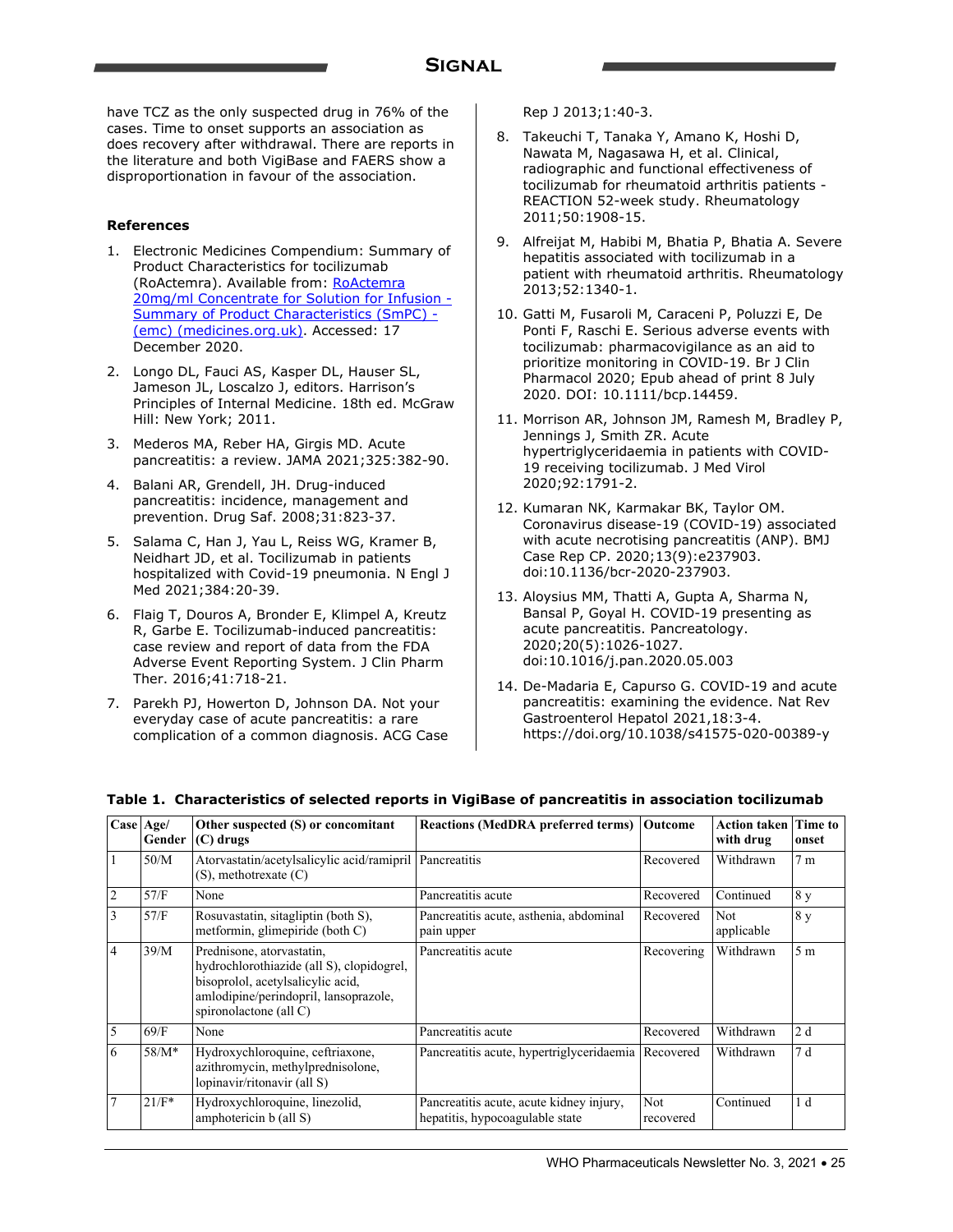### **Signal**

|    | Case Age/<br>Gender | Other suspected $(S)$ or concomitant<br>(C) drugs                                                                                                                                       | <b>Reactions (MedDRA preferred terms)</b>                                                                                                                                                                                                                                                                                                                    | <b>Outcome</b>                | <b>Action taken</b><br>with drug | Time to<br>onset |
|----|---------------------|-----------------------------------------------------------------------------------------------------------------------------------------------------------------------------------------|--------------------------------------------------------------------------------------------------------------------------------------------------------------------------------------------------------------------------------------------------------------------------------------------------------------------------------------------------------------|-------------------------------|----------------------------------|------------------|
| 8  | 59/F                | Methotrexate (C)                                                                                                                                                                        | Pancreatitis                                                                                                                                                                                                                                                                                                                                                 | Recovered<br>with<br>sequelae | Withdrawn                        | 9 m              |
| 9  | 53/F                | None                                                                                                                                                                                    | Pancreatitis acute                                                                                                                                                                                                                                                                                                                                           | Recovering                    | Withdrawn                        | 2m               |
| 10 | 79/F                | Colecalciferol, tramadol, bisoprolol,<br>trimebutine, atorvastatin, ramipril,<br>paracetamol, acetylsalicylic acid (all C)                                                              | Pancreatitis acute                                                                                                                                                                                                                                                                                                                                           | Recovered                     | Withdrawn                        | 2y               |
| 11 | 83/F                | None                                                                                                                                                                                    | Pancreatitis                                                                                                                                                                                                                                                                                                                                                 | Not<br>recovered              | Withdrawn                        | 18 d             |
| 12 | 73/F                | Prednisone (S)                                                                                                                                                                          | Pancreatitis acute                                                                                                                                                                                                                                                                                                                                           | Recovering                    | Not<br>applicable                | 2 <sub>m</sub>   |
| 13 | $66/F$              | Calcium/colecalciferol, potassium,<br>teriparatide, paracetamol, morphine,<br>metoprolol, promethazine, vancomycin,<br>multivitamins, metoclopramide,<br>prednisolone, minerals (all C) | Pancreatitis, abdominal pain, amylase<br>increased, diarrhoea, weight decreased                                                                                                                                                                                                                                                                              | Not<br>recovered              | Withdrawn                        | 5m               |
| 14 | 43/F                | Methotrexate, leflunomide, etoricoxib,<br>prednisone (all C)                                                                                                                            | Pancreatitis acute, cholelithiasis,<br>hypercholesterolaemia,<br>hypertriglyceridaemia, pneumonia                                                                                                                                                                                                                                                            | Not<br>recovered              | Withdrawn                        | 6 w              |
| 15 | 47/F                | Alprazolam, atorvastatin, bisoprolol,<br>clopidogrel, pancreatin, valproic acid (all<br>$\mathcal{C}$                                                                                   | Pancreatitis acute                                                                                                                                                                                                                                                                                                                                           | Recovering                    | Withdrawn                        | 3y               |
| 16 | 49/F                | Methotrexate, leflunomide, insulin (all<br>C)                                                                                                                                           | Pancreatitis, organising pneumonia                                                                                                                                                                                                                                                                                                                           | Recovered                     | Withdrawn                        | 2 <sub>m</sub>   |
| 17 | $75/M$              | None                                                                                                                                                                                    | Pancreatitis, transaminases increased                                                                                                                                                                                                                                                                                                                        | Recovered                     | Withdrawn                        | $2\ {\rm m}$     |
| 18 | 44/F                | Methotrexate, tacrolimus (both S)                                                                                                                                                       | Pancreatitis acute                                                                                                                                                                                                                                                                                                                                           | Recovering                    | Continued                        | 16 d             |
| 19 | 37/M                | None                                                                                                                                                                                    | Pancreatitis                                                                                                                                                                                                                                                                                                                                                 | Not<br>recovered              | Continued                        | $3\ {\rm m}$     |
| 20 | 61/F                | Acetylsalicylic acid, allopurinol,<br>cortisone, insulin, insulin glargine,<br>insulin lispro, methotrexate, omeprazole,<br>torasemide (all C)                                          | Pancreatitis, arthralgia, biliary<br>obstruction, chills, back pain, drug<br>ineffective, blood disorder, fatigue,<br>intervertebral disc protrusion, liver<br>function test abnormal, liver function<br>test increased, musculoskeletal<br>discomfort, pancreatic cyst,<br>spondylolisthesis, stenosis, tendon<br>rupture, white blood cell count increased | Not<br>recovered              | Withdrawn                        | 16 <sub>m</sub>  |
| 21 | 5/M                 | Inotuzumab, tisagenlecleucel-T (both S)                                                                                                                                                 | Pancreatitis, acute lymphocytic<br>leukaemia, blood bilirubin increased,<br>blood fibrinogen decreased, lipase<br>increased, lymphocyte count decreased,<br>neutrophil count decreased, platelet<br>count decreased, white blood cell count<br>decreased                                                                                                     | Not<br>recovered              | Not<br>applicable                | 8 m              |
| 22 | 66/M                | Indapamide, lansoprazole, sulfasalazine<br>(all C)                                                                                                                                      | Pancreatitis acute                                                                                                                                                                                                                                                                                                                                           | Recovering                    | Not<br>applicable                | 5 <sub>m</sub>   |
| 23 | 47/M                | Prednisone $(C)$                                                                                                                                                                        | Pancreatitis acute                                                                                                                                                                                                                                                                                                                                           | Recovered                     | Withdrawn                        | 4y               |
| 24 | $59/F$              | Levothyroxine (C)                                                                                                                                                                       | Pancreatitis, abdominal discomfort,<br>diarrhoea, pustule                                                                                                                                                                                                                                                                                                    | Recovered                     | Withdrawn                        | 6 m              |
| 25 | 56/M                | Prednisolone (S), acetylsalicylic acid,<br>altizide/spironolactone, anagrelide,<br>levothyroxine, potassium, sotalol (all C)                                                            | Pancreatitis acute                                                                                                                                                                                                                                                                                                                                           | Recovered                     | Withdrawn                        | 16 d             |
| 26 | 41/M                | Methotrexate (C)                                                                                                                                                                        | Pancreatitis, hypertriglyceridaemia                                                                                                                                                                                                                                                                                                                          | Recovering                    | Withdrawn                        | 3 w              |
| 27 | 28/F                | Clopidogrel, lansoprazole, prednisone,<br>rosuvastatin (all C)                                                                                                                          | Pancreatitis                                                                                                                                                                                                                                                                                                                                                 | Recovered                     | Not<br>applicable                | 4 m              |
| 28 | 46/M                | Brinzolamide, bisoprolol, latanoprost,<br>prednisone (all C)                                                                                                                            | Pancreatitis acute                                                                                                                                                                                                                                                                                                                                           | Not<br>recovered              | Continued                        | 4 y              |
| 29 | 53/M                | Leflunomide (S)                                                                                                                                                                         | Pancreatitis acute                                                                                                                                                                                                                                                                                                                                           | Recovered                     | Withdrawn                        | 2y               |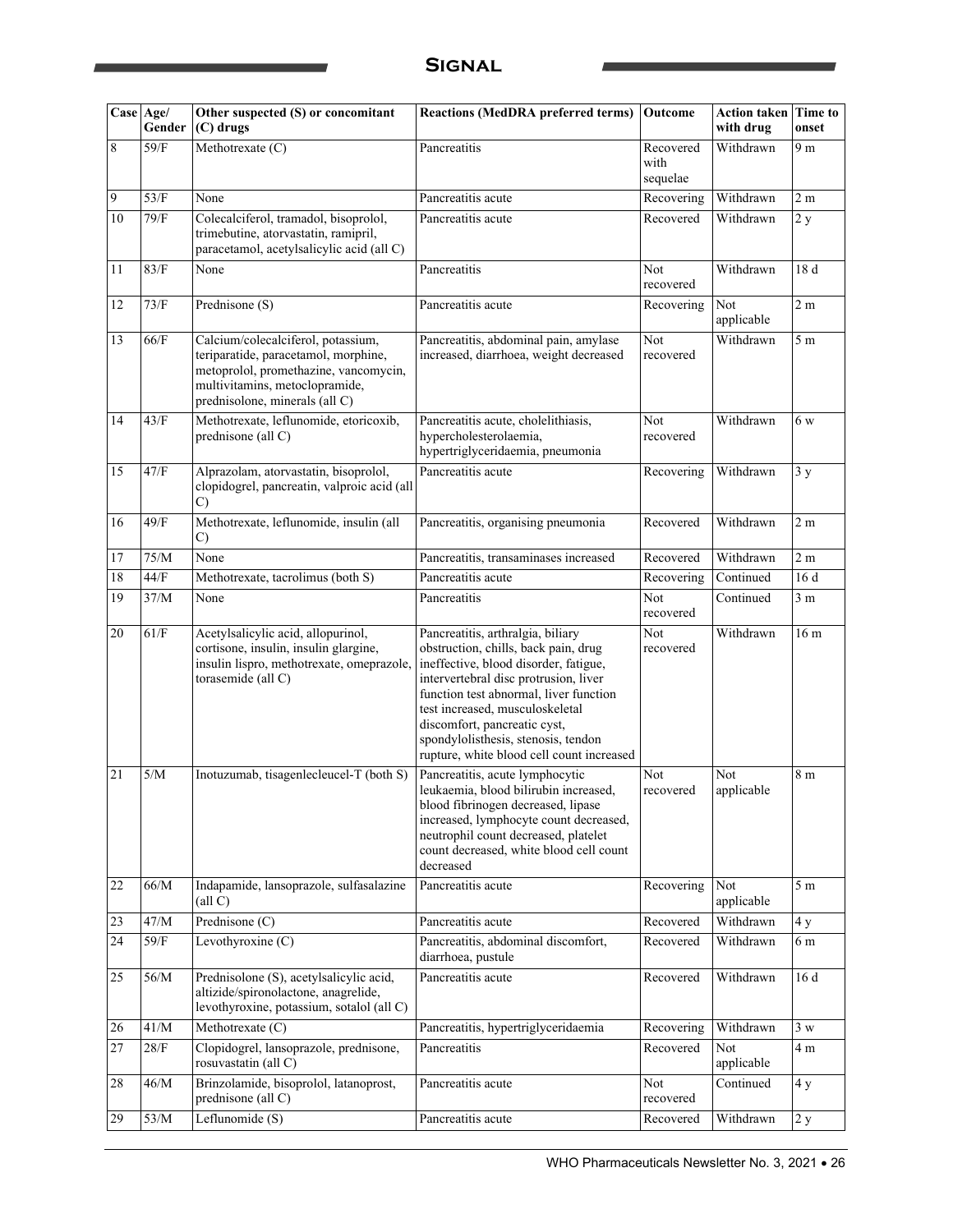### **Signal**

|    | Case Age/<br>Gender | Other suspected (S) or concomitant<br>$(C)$ drugs                                                                                                                                    | <b>Reactions (MedDRA preferred terms)</b>                                                                                                                                                                                                                                                                                                             | Outcome                       | <b>Action taken</b><br>with drug | Time to<br>onset |
|----|---------------------|--------------------------------------------------------------------------------------------------------------------------------------------------------------------------------------|-------------------------------------------------------------------------------------------------------------------------------------------------------------------------------------------------------------------------------------------------------------------------------------------------------------------------------------------------------|-------------------------------|----------------------------------|------------------|
| 30 | 35/F                | Folic acid, loxoprofen, methotrexate (all<br>$\mathcal{C}$                                                                                                                           | Pancreatitis acute                                                                                                                                                                                                                                                                                                                                    | Recovering                    | Withdrawn                        | 17 <sub>m</sub>  |
| 31 | 49/F                | None                                                                                                                                                                                 | Pancreatitis acute                                                                                                                                                                                                                                                                                                                                    | Recovered                     | Withdrawn                        | 13 <sub>m</sub>  |
| 32 | 67/F                | None                                                                                                                                                                                 | Pancreatitis                                                                                                                                                                                                                                                                                                                                          | Recovered                     | Withdrawn                        | 5 w              |
| 33 | 35/F                | Prednisolone (C)                                                                                                                                                                     | Pancreatitis acute                                                                                                                                                                                                                                                                                                                                    | Recovered                     | Continued                        | 6 y              |
| 34 | 81/F                | Amlodipine/atorvastatin, bucillamine,<br>eldecalcitol, lansoprazole, minodronic<br>acid, pilocarpine, prednisolone,<br>sulfasalazine, tacrolimus (all C)                             | Pancreatitis acute                                                                                                                                                                                                                                                                                                                                    | Recovering                    | Withdrawn                        | 3y               |
| 35 | 35/M                | Azathioprine (C)                                                                                                                                                                     | Pancreatitis acute, acute abdomen,<br>amylase increased                                                                                                                                                                                                                                                                                               | Recovered                     | Withdrawn                        | 3 <sub>m</sub>   |
| 36 | 71/F                | Omeprazole, prednisolone, risedronic<br>$acid$ (all $C$ )                                                                                                                            | Pancreatitis acute                                                                                                                                                                                                                                                                                                                                    | Recovering                    | Withdrawn                        | 11 <sub>m</sub>  |
| 37 | 28/M                | Azathioprine, prednisolone (both C)                                                                                                                                                  | Pancreatitis, abdominal distension,<br>abdominal pain, abdominal sepsis,<br>abdominal tenderness, back pain, blood<br>pressure decreased, body temperature<br>increased, condition aggravated, heart<br>rate increased, immunosuppression,<br>oxygen saturation decreased, respiratory<br>rate increased, splenic infarction,<br>Takayasu's arteritis | Recovered<br>with<br>sequelae | Withdrawn                        | 11d              |
| 38 | 57/F                | Deflazacort, oxandrolone (both C)                                                                                                                                                    | Pancreatitis                                                                                                                                                                                                                                                                                                                                          | Recovered                     | Withdrawn                        | 1 <sub>m</sub>   |
| 39 | 40/M                | Metamizole, prednisolone, ramipril,<br>calcium/colecalciferol, omeprazole (all<br>$\mathcal{C}$                                                                                      | Pancreatitis acute                                                                                                                                                                                                                                                                                                                                    | Recovering                    | Withdrawn                        | 6w               |
| 40 | 73/F                | Blinded methotrexate (S), alfacalcidol,<br>amlodipine, clopidogrel, folic acid,<br>hydroxychloroquine, ibandronic acid,<br>metformin, sitagliptin, simvastatin,<br>valsartan (all C) | Pancreatitis acute                                                                                                                                                                                                                                                                                                                                    | Recovered                     | Withdrawn                        | 14 <sub>m</sub>  |
| 41 | 62/F                | Amlodipine, citalopram, iron, lisinopril,<br>naproxen, omeprazole, simvastatin,<br>tramadol (all C)                                                                                  | Pancreatitis acute, pancreatitis<br>necrotising                                                                                                                                                                                                                                                                                                       | Died                          | Withdrawn                        | 3 <sub>m</sub>   |

**\*COVID-19 cases**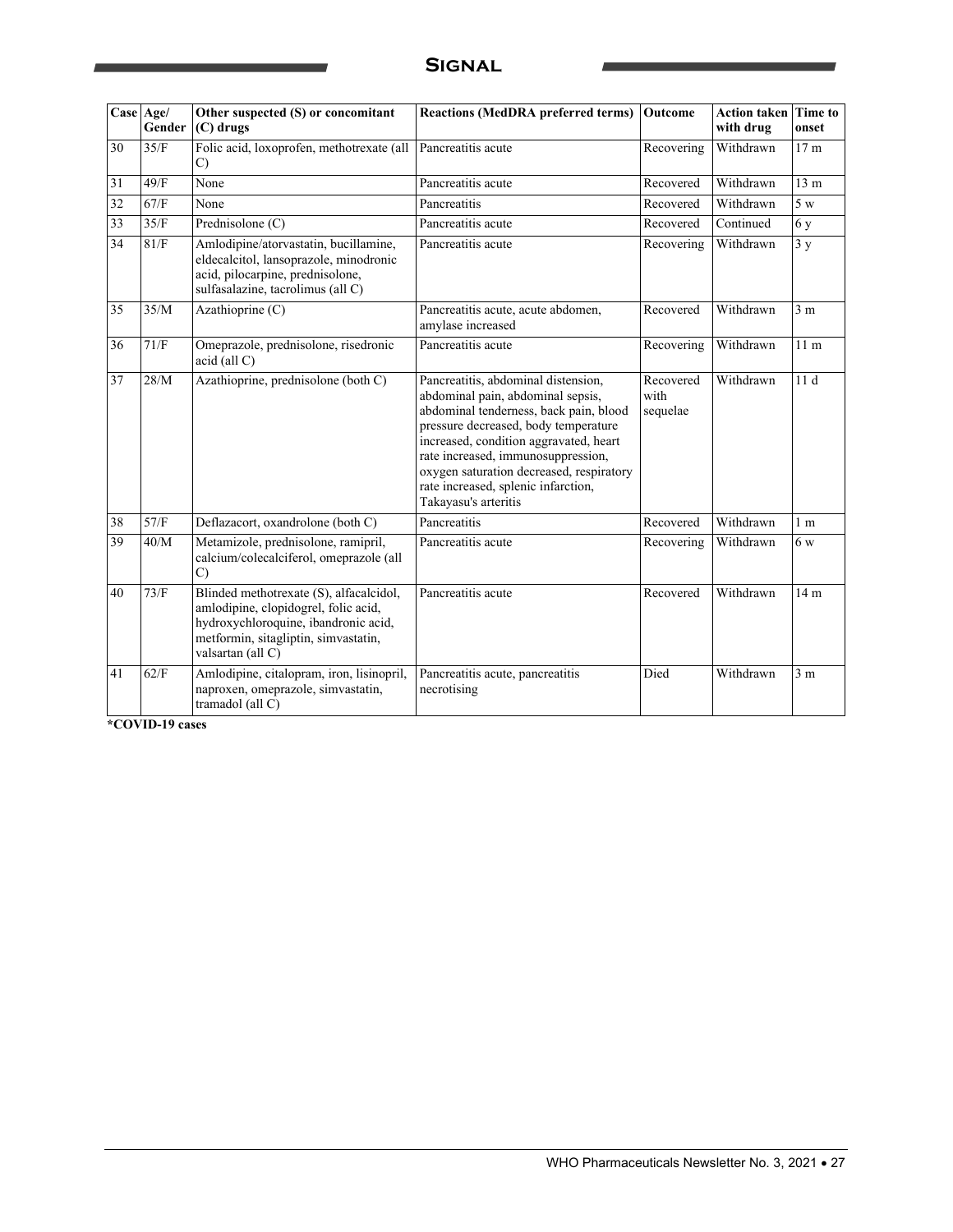## *CAVEAT DOCUMENT*

*Statement of reservations, limitations and conditions relating to data released from VigiBase, the WHO global database of individual case safety reports (ICSRs).* 

*Understanding and accepting the content of this document are formal conditions for the use of VigiBase data.* 

Uppsala Monitoring Centre (UMC) in its role as the World Health Organization (WHO) Collaborating Centre for International Drug Monitoring receives reports of suspected adverse reactions to medicinal products from National Centres in countries participating in the WHO Programme for International Drug Monitoring. The information is stored in VigiBase, the WHO global database of individual case safety reports (ICSRs). It is important to understand the limitations and qualifications that apply to this information and its use.

#### **Tentative and variable nature of the data**

*Uncertainty*: The reports submitted to UMC generally describe no more than suspicions which have arisen from observation of an unexpected or unwanted event. In most instances it cannot be proven that a specific medicinal product is the cause of an event, rather than, for example, underlying illness or other concomitant medication.

*Variability of source*: Reports submitted to national centres come from both regulated and voluntary sources. Practice varies: some national centres accept reports only from medical practitioners; others from a broader range of reporters, including patients, some include reports from pharmaceutical companies.

*Contingent influences*: The volume of reports for a particular medicinal product may be influenced by the extent of use of the product, publicity, the nature of the adverse effects and other factors.

*No prevalence data*: No information is provided on the number of patients exposed to the product, and only a small part of the reactions occurring are reported.

*Time to VigiBase*: Some national centres make an assessment of the likelihood that a medicinal product caused the suspected reaction, while others do not. Time from receipt of an ICSR by a national centre until submission to UMC varies from country to country. Information obtained from UMC may therefore differ from that obtained directly from national centres.

**For these reasons, interpretations of adverse effect data, and particularly those based on comparisons between medicinal products, may be misleading. The data comes from a variety of sources and the likelihood of a causal relationship varies across reports. Any use of VigiBase data must take these significant variables into account.** 

**Prohibited use of VigiBase Data includes, but is not limited to:** 

- patient identification or patient targeting
- identification, profiling or targeting of general practitioners or practice

#### **Any publication, in whole or in part, of information obtained from VigiBase must include a statement:**

- (i) recording 'VigiBase, the WHO global database of individual case safety reports (ICSRs)' as the source of the information
- (ii) explaining that the information comes from a variety of sources, and the probability that the suspected adverse effect is drug-related is not the same in all cases
- (iii) affirming that the information does not represent the opinion of the UMC or the World Health Organization.

#### **Omission of this statement may exclude the responsible person or organization from receiving further information from VigiBase.**

UMC may, in its sole discretion, provide further instructions to the user, responsible person and/or organization in addition to those specified in this statement and the user, responsible person and/or organization undertakes to comply with all such instructions.

Uppsala Monitoring Centre (UMC) Box 1051, SE-751 40 Uppsala, Sweden Tel: +46-18-65 60 60, E-mail: info@who-umc.org **www.who-umc.org**